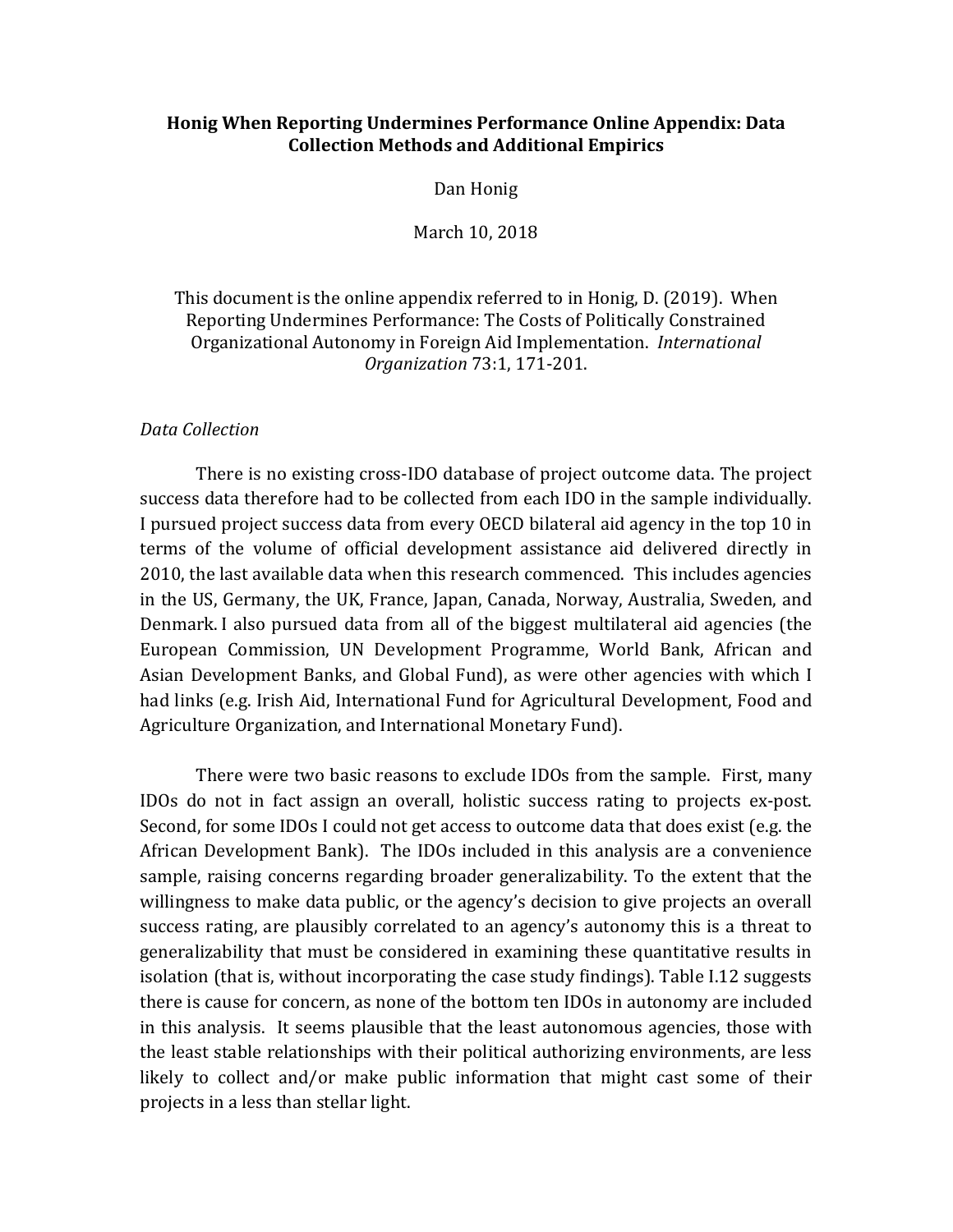The most straightforward result of this under-sampling would be to reduce the power of the quantitative tests; it is harder to imagine how this might lead to spurious findings. Spurious findings would result if the "true" shape of the relationship between autonomy and project success were parabolic. This seems most likely in the sense that the most autonomous agencies might engage in "too much" autonomy; however there is a good sampling of the "top" of the IDO distribution as regards autonomy. While seeming unlikely theoretically, if those with modest degrees of autonomy e.g. fared even worse than those with the lowest degrees of autonomy as environmental predictability role, this parabolic relationship (with the extremes of autonomy both faring better than the middle) would be missed due to the lack of data availability for the least autonomous IDOs.

The nine IDOs included are the the World Bank (WB), Asian Development Bank (AsDB), the UK's Department for International Development (DFID), the European Commission (EC), the Global Fund for AIDS, TB, and Malaria (GFATM), the German Agency for Technical Cooperation (GiZ), the German Development Bank (KfW), the International Fund for Agricultural Development (IFAD), and the Japanese International Cooperation Agency (JICA). Of the nine IDOs included only the World Bank's information is publicly accessible. The Asian Development Bank and DFID released data following formal public information requests. The European Commission and KfW released data under confidentiality agreements that limited their disclosure and further use. KfW later waived its confidentiality provision, allowing its data to be included in the publicly posted data that accompanies this paper; the EC declined to do so.

GiZ, IFAD, and JICA all maintain publicly accessible archives of individual project evaluation documents. In converting these individual project documents into a usable database I contracted research assistants using the online job contracting platform Odesk. RAs speaking the appropriate language (English, German, or Japanese as appropriate) extracted the relevant data  $-$  project names, performance scores, start and completion dates, budgets, etc. – from source documents, with me selectively double-checking their work (in the case of foreign language documents, with the help of Google translate). After compilation of each IDO's data I sent to each excel spreadsheets containing each agency's data were sent back to the originating agency for comment and/or correction.  $GiZ$  was kind enough to respond with a handful of minor corrections, which were incorporated. JICA had no substantive comment on the data itself, but wished it to be made clear that these data were generated by me rather than by IICA, which bears no responsibility for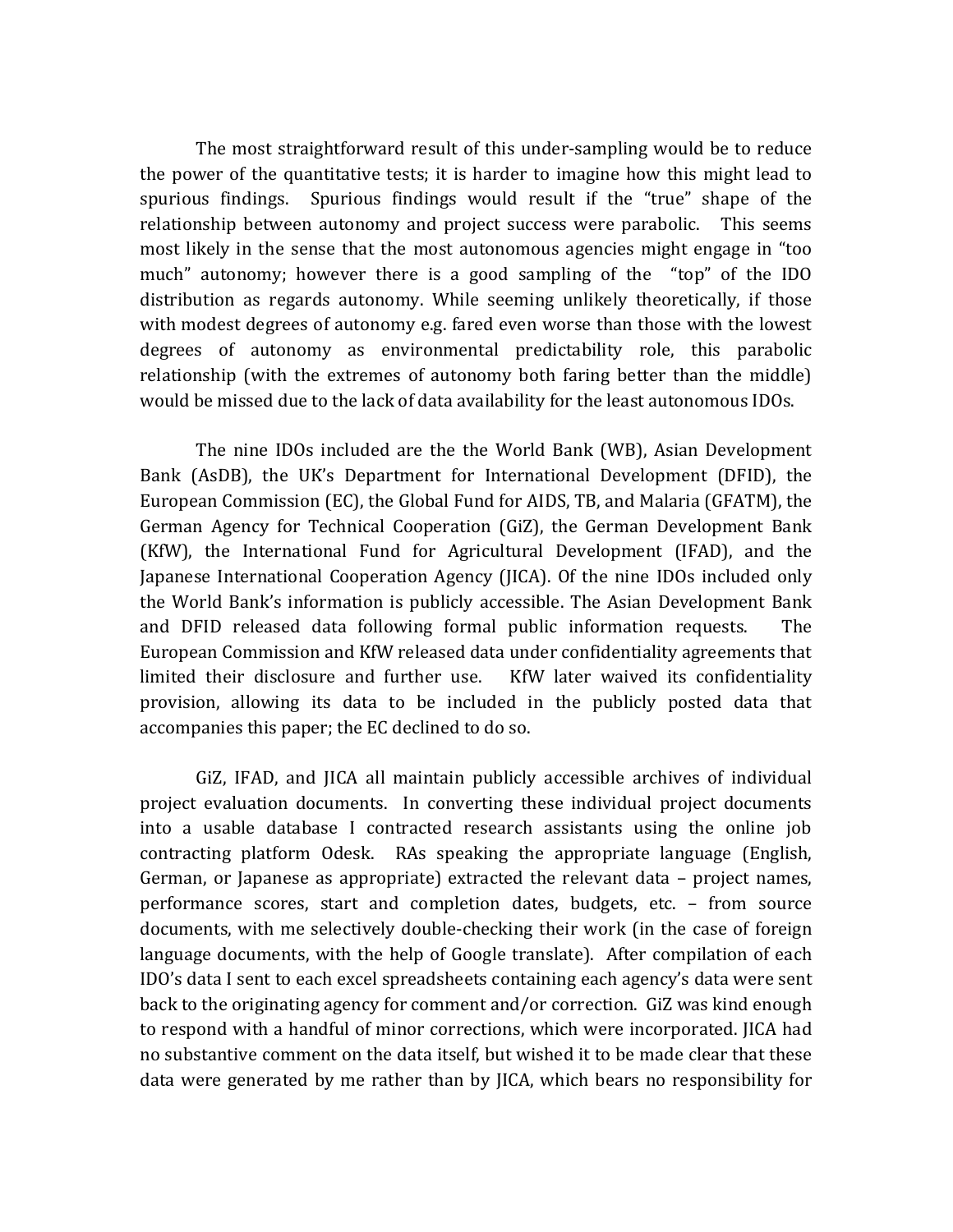errors or omissions. I hereby note that is the case, with all JICA data unofficial and unverified. IFAD never responded to multiple queries.

### *Archival Work on Project Success*

 

As mentioned in the main text, I engaged in archival work to examine the documents underlying project documents. The World Bank uniquely allows access to archived primary project documents.<sup>1</sup> These documents include correspondence between project staff and between World Bank staff and national governments, back-to-office reports and (often handwritten) notes by those monitoring projects, detailed financial and performance indicators, and detailed evaluation reports. For approximately a dozen projects I reviewed archival documents at length, focusing on cases in which similar projects (such as the first and second phases of a particular project in a particular country) received quite different ratings and one might therefore be particularly doubtful about the reliability of ratings. In reviewing the archival documents (which in every case occurred many months after identifying the projects to be reviewed). I intentionally proceeded without knowledge of which projects were more or less successful and attempted to generate my own rating from the primary documentation. I cannot say that my rating on a six-point scale always matched the World Bank's score precisely. Indeed, this would be troubling if true, since evaluators also engage in conversations with project personnel, recipient government officials, and project beneficiaries, transcripts of which are not included in the archived files. However, there were no cases in which my self-generated rating differed by more than one point from the World Bank's official rating on a six point scale. In short, in this small sample success and failure do seem to be different and do map onto real features of the projects.

# *Construction of the Paris Declaration Monitoring Survey-Derived Measure of IDO Autonomy*

As mentioned in the main text, the primary IDO autonomy measure employed in this work is a composite of two scales, one focusing on authorizing environment insecurity and the other on IDO propensity to devolve control over project implementation. The authorizing environment insecurity measure is constructed from two indicators. These indicators are, first, the degree to which aid is untied; that is, the extent to which it is not required that funds be spent on goods and services produced by the donor country. A high level of tied aid is a sign of an IDO's need to build political consensus for aid by serving domestic political constituencies and thus reflects more insecure footing in the IDO's political authorizing environment. The second indicator is the predictability of aid. The Paris

 $1$  Access to these documents, which require an extended vetting and declassification process, is via the World Bank Group Archives. These documents can be accessed by making requests under the World Bank's Access to Information policy.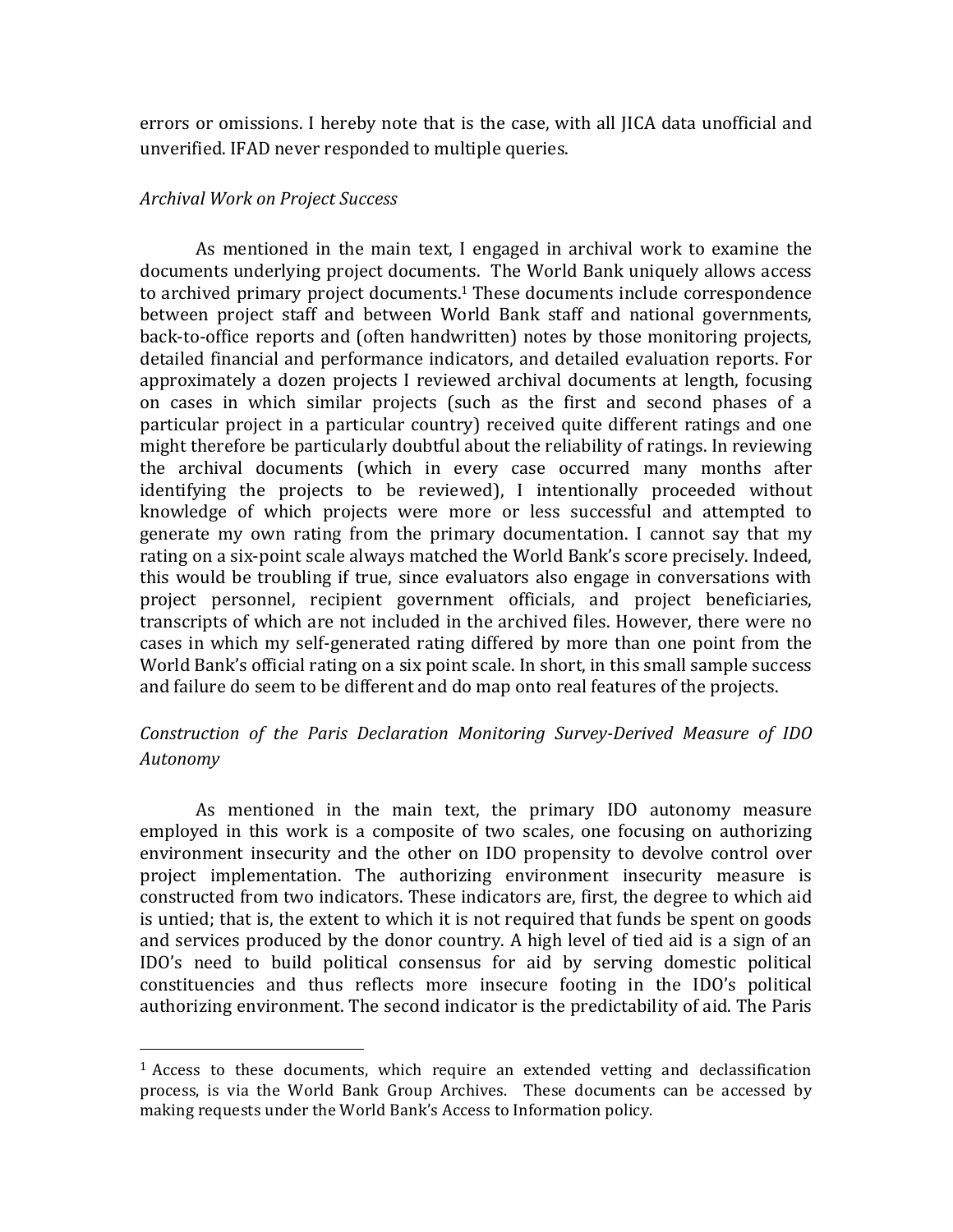Declaration asked donors for the first time to report formal projections of disbursements for future years; the monitoring surveys compare the last (that is, most recent) ex-ante projection of aid spending in a given year to the actual volume of aid disbursed.<sup>2</sup> Previous scholarship suggests that deviations from estimated sums are linked to IDO funding insecurity and political interference in IDO funding levels and direction. $3$ 

The propensity to devolve control measure is constructed from three indicators examining an IDO's project implementation behaviors. There is no available measure of IDO behavior with regards to their own agents; there are, however, systematic measures of IDO behavior as regards recipient country governments, and the frequency with which IDOs let go of principal control in favor of implementation led by these governments. Many of the same factors that I theorize drive IDOs' inappropriate retention of principal control vis-à-vis their agents  $-$  e.g. a worry about reputational risk and a desire to ensure short-term delivery is successful at the expense of long-term development goals - should also reduce an IDOs' propensity to hand over substantive control to developing country governments. I use IDO control tendencies toward recipient governments as a proxy for IDO control tendencies towards their own agents. The specific measures employed are the use of recipient-country public financial management (PFM) systems; the use of recipient-country procurement systems; and the avoidance of parallel implementation units.<sup>4</sup>

# **Additional Robustness**

 

### *Additional Summary Statistics: Project Success*

Tables II.1 and II.2 provide additional information regarding the key dependent variable, overall project success. Project success is, "inflated" to a six point scale from whatever the likert-type base scale is for each donor. This has no implication for the econometrics so long as IDO fixed effects are employed, but makes interpretation of the results more intuitive.

 $2$  This is a slight simplification; the indicator also penalizes over-disbursement, in fact calculating something like the absolute value of the deviation from prediction. In addition, disbursements are as-reported by partner government, adding inaccuracy borne of partner government data systems. See Ibid., 73-74 for more detail.

<sup>&</sup>lt;sup>3</sup> Celasun and Walliser 2008; Desai and Kharas 2010.

<sup>&</sup>lt;sup>4</sup> Parallel implementation units are separate operating units established at donors' insistence. These units use donor standards and thus give donors more control than would the routing of funds fully through recipient country government systems.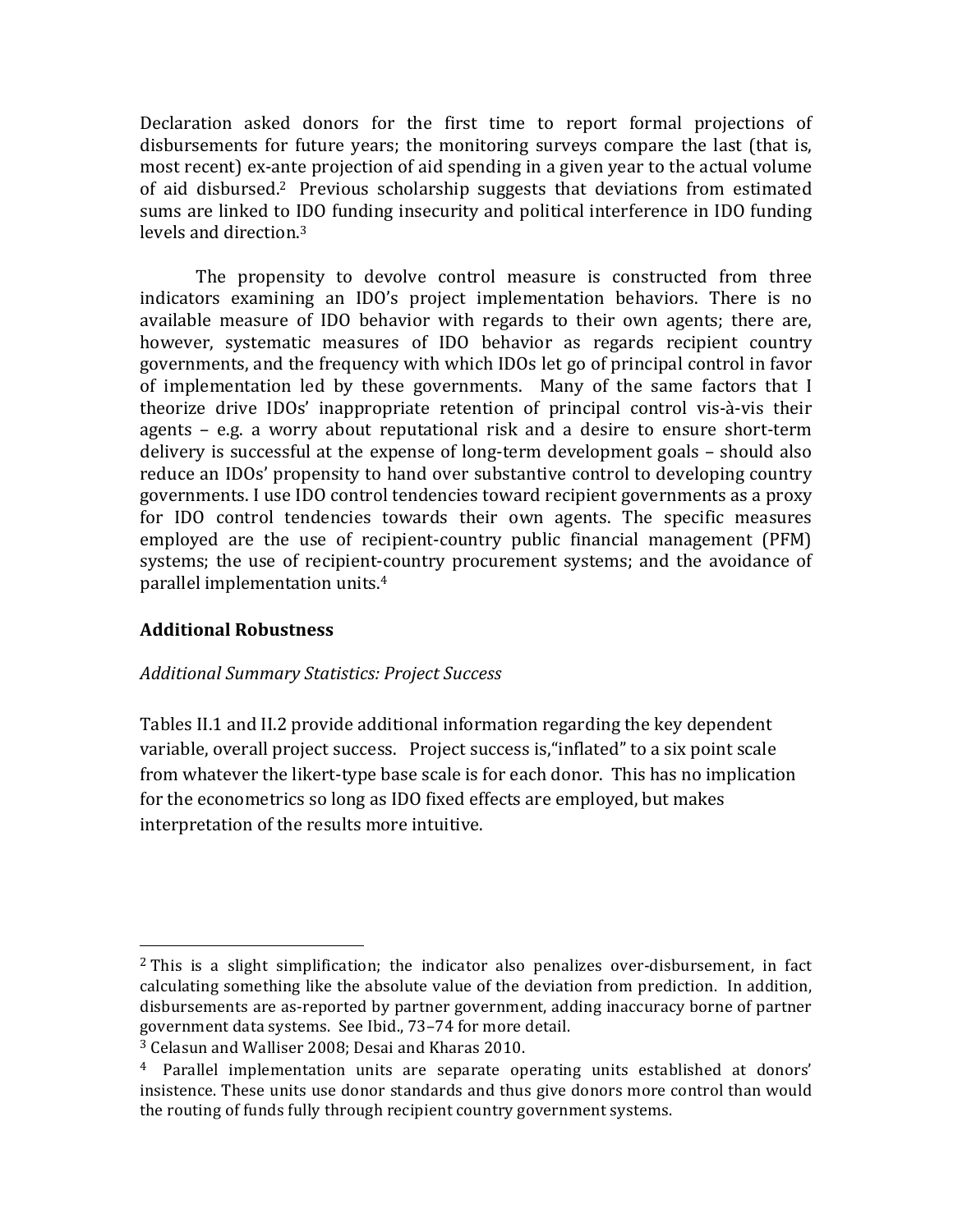| 11)(         | count | mean     | sd       | mın                         | max |
|--------------|-------|----------|----------|-----------------------------|-----|
| AsianDB      | 999   | 4.007508 | 1.036263 | 1.5                         | 6   |
| DFID         | 1795  | 4.610808 | .9684172 | 1.2                         | 6   |
| EC           | 586   | 4.067406 | .9810926 | 1.5                         | 6   |
| <b>GFATM</b> | 538   | 4.750929 | 1.229771 | 1.5                         | 6   |
| GiZ          | 108   | 4.407407 | .9175041 | $\mathcal{D}_{\mathcal{L}}$ | 6   |
| <b>IFAD</b>  | 31    | 4.16129  | .7347006 | $\mathcal{D}_{\mathcal{L}}$ | 5   |
| <b>JICA</b>  | 672   | 4.984375 | 1.188046 | 1.5                         | 6   |
| <b>KfW</b>   | 1052  | 4.223384 | 1.02328  | 1                           | 6   |
| WΒ           | 3531  | 4.09544  | 1.18068  | 1                           | 6   |
| Total        | 9312  | 4.303898 | 1.138767 |                             | 6   |

**Table I.1: Summary Statistics of Project Success by Donor (6-point scale)** 

Perhaps an even more intuitive way of thinking about these data is to think of them as z-scores, given that – once IDO fixed effects are taken – each project is essentially being compared to the distribution of a given IDO's other projects. In the robustness checks in the paper and below I also drop the IDO fixed effect from regression models, instead using the z-score as the dependent variable.

| <b>IDO</b>   | count | mean        | sd       | min         | max      |
|--------------|-------|-------------|----------|-------------|----------|
| AsianDB      | 999   | .1100482    | .9887898 | $-2.282585$ | 2.011261 |
| <b>DFID</b>  | 1795  | $-.0085493$ | .9993619 | $-3.528346$ | 1.425033 |
| EC           | 586   | $-.0084486$ | 1.004518 | $-2.637156$ | 1.970289 |
| <b>GFATM</b> | 538   | .0025107    | 1.002199 | $-2.646827$ | 1.020438 |
| GiZ          | 108   | $-.0707946$ | 1.050646 | $-2.827548$ | 1.752903 |
| <b>IFAD</b>  | 31    | $-.0282393$ | 1.010707 | $-3.001466$ | 1.12555  |
| <b>JICA</b>  | 672   | $-.0083597$ | .9893771 | $-2.910065$ | .8374288 |
| <b>KfW</b>   | 1052  | .052686     | .9197903 | $-2.8447$   | 1.649623 |
| WВ           | 3531  | $-.0162114$ | .9279303 | $-2.449007$ | 1.480637 |
| Total        | 9312  | .008058     | .9637126 | $-3.528346$ | 2.011261 |

**Table I.2: Summary Statistics of Project Success by Donor (Z-scores)** 

Direct *Effect of IDO Autonomy on Outcomes in Primary Analysis* 

The models in Table 2 do not incorporate a base term for IDO autonomy as it is collinear to IDO fixed effects. Table I.3 replicates Table 2 incorporating IDO autonomy and dropping IDO fixed effects. Results are substantively identical.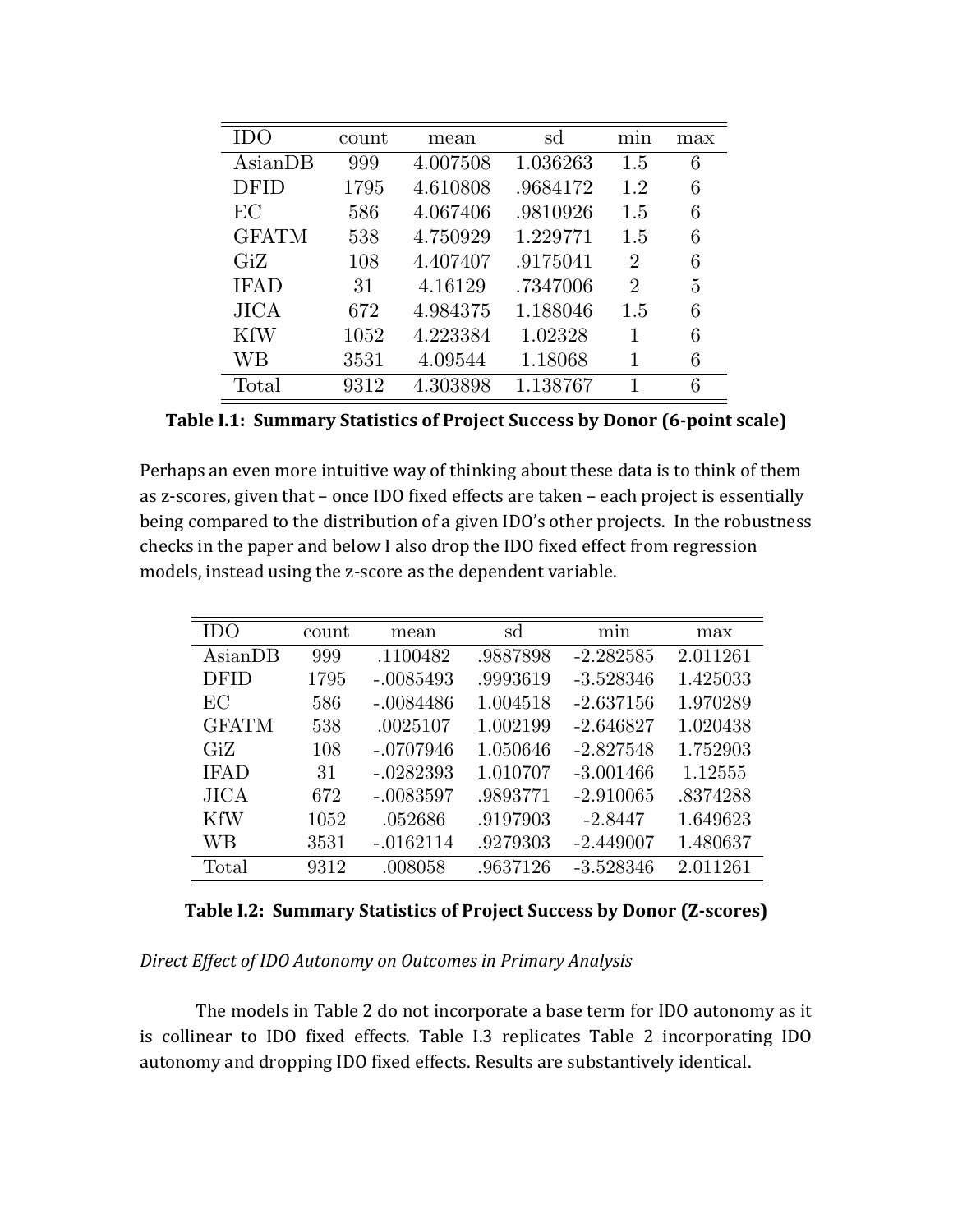|                                | (1)                       | (2)                         | (3)                       | (4)                        |
|--------------------------------|---------------------------|-----------------------------|---------------------------|----------------------------|
|                                | Project Success (Z-score) | Project Success (Z-score)   | Project Success (Z-score) | Project Success (Z-score)  |
| <b>IDO</b> Autonomy            | $-1.559**$                | $-2.033***$                 | $-1.725***$               | $-2.016***$                |
|                                | (0.651)                   | (0.589)                     | (0.752)                   | (0.714)                    |
| Environmental Unpredictability | $-0.127***$               | $-0.146***$                 | $-0.123***$               | $-0.132***$                |
|                                | (0.0297)                  | (0.0299)                    | (0.0359)                  | (0.0380)                   |
| Env Unpred*IDO Auton           | $0.148***$                | $0.174***$                  | $0.151***$                | $0.161***$                 |
|                                | (0.0462)                  | (0.0446)                    | (0.0545)                  | (0.0562)                   |
| Project Size (USD Millions)    |                           | $0.000562***$<br>(0.000182) |                           | $0.000353**$<br>(0.000141) |
| Recipient Fixed Effects        | N                         | N                           | Y                         | Y                          |
| $R^2$                          | 0.025                     | 0.024                       | 0.077                     | 0.080                      |
| <b>Observations</b>            | 9312                      | 7247                        | 9312                      | 7247                       |

Standard errors in parentheses, clustered by recipient country

 $*$   $p$   $<$  0.10,  $^{**}$   $p$   $<$  0.05,  $^{***}$   $p$   $<$  0.01  $\,$ 

**Table I.3: Adding Base Term for IDO Autonomy to Table 2.** Running regressions without IDO fixed effects but with the "base" autonomy scale leaves the key results on the interaction term substantively unchanged.

### *Validity of IDO Autonomy Measure*

• Principal Components Analysis

The main text explained the construction of the primary IDO autonomy measure, and my decision to use a simple average of the five component measures drawn from the Paris Declaration Monitoring Surveys rather than a principal components approach. A principal components analysis of these five measures  $-$  aid predictability, untied aid, use of parallel implementation units, use of country public financial management systems, and use of country procurement systems - yields a first principal component with an eigenvalue of 3.09, thus explaining  $62\%$  of the variance in the five measures. This first principal component has quite even loading across the five constituent measures. The second component has eigenvalue of 1.08, just barely above the traditional cutoff of 1. Figure I.1 presents the scree plot.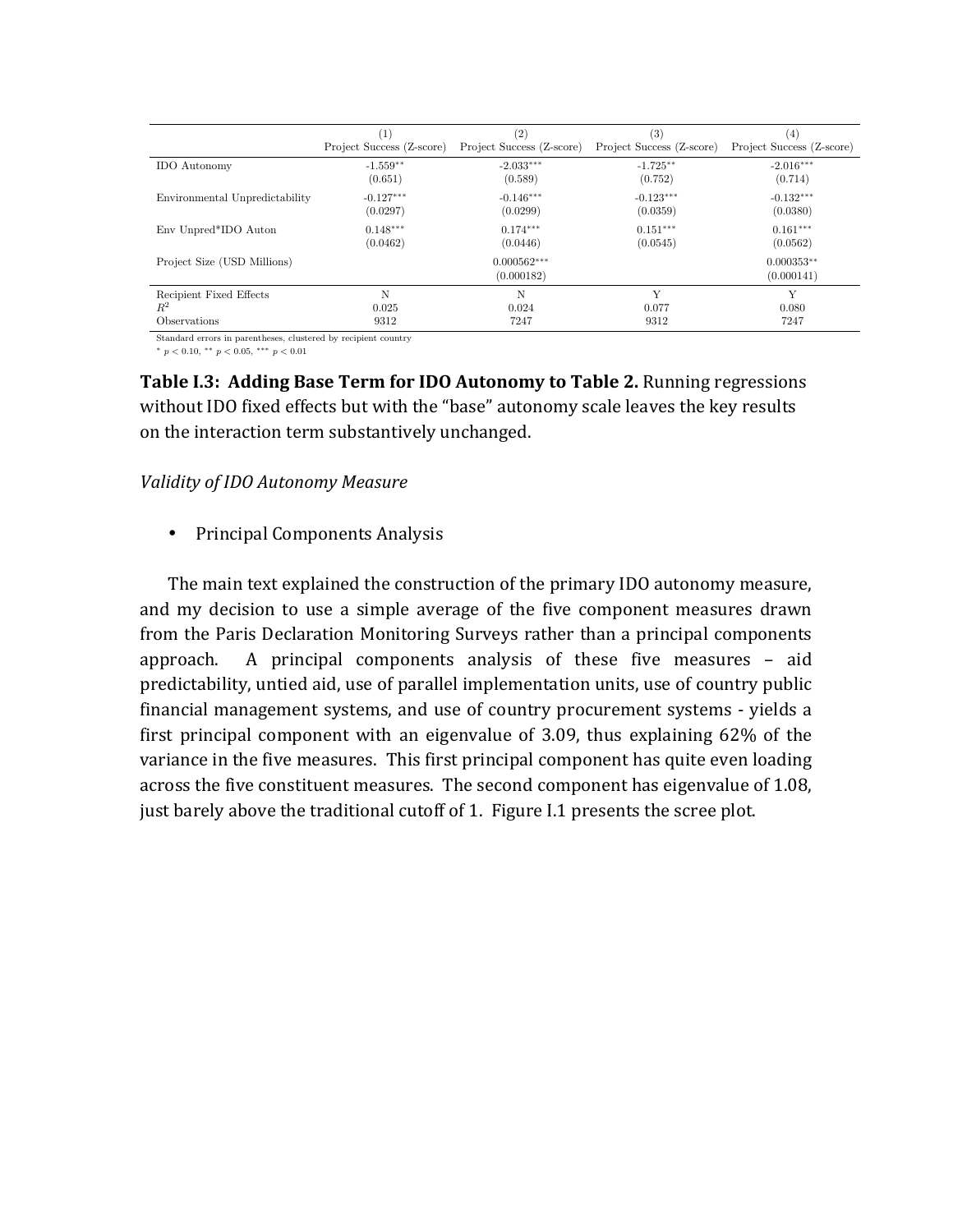

**Figure I.1.** Scree Plot of Principal Component Eigenvalues from IDO Autonomy Scale Measures

The second principal component, then, is quite marginal to begin with. Table I.4 examines the loading of the variables onto the first three principal components. The loading makes clear that the second component is picking up devolution propensity (with all three of the measures that form part of that subscale positive) where it does not overlap with authorizing environment insecurity (with both the measures that form that subscale negative). Thus combining the two principal components will lead to an overemphasis on devolution propensity relative to authorizing environment.

| Variable                   |       | Component 1 Component 2 Component 3 |          |
|----------------------------|-------|-------------------------------------|----------|
| Use of PIUs                | .2796 | .6668                               | .6767    |
| Aid Predictability         | .5254 | $-.1996$                            | .1177    |
| Use of Country PFM         | .5339 | .1003                               | $-.2800$ |
| Use of Country Procurement | .4980 | .1905                               | $-.5030$ |
| Untied Aid                 | .3358 | $-.6849$                            | .4436    |

**Table I.4: Loading of IDO Autonomy measures onto Principal Components** 

Using only the first principal component struck me as quite similar, but much less intuitive, then simply averaging the five measures. A cluster analysis (via Stata's clv command) suggests what is implied by both the principal components analysis and  $intuition, that a single cluster with all five measures – that is, a single scale – is most$ appropriate here. As such I construct a simple average; the Cronbach's alpha of this scale (.825) suggests to me that this simple averaging is reasonable.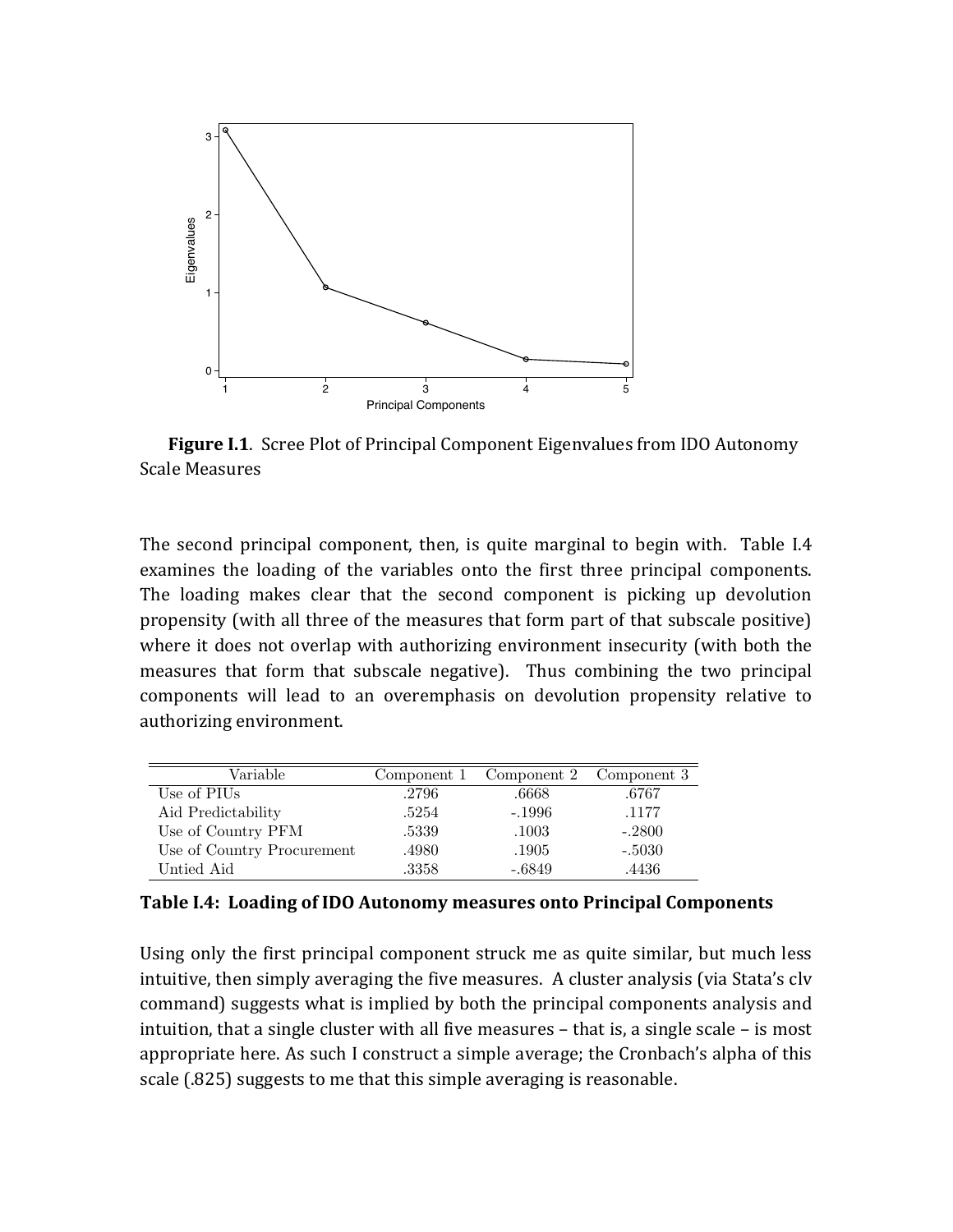Nonetheless, I do retain the first principal component in the data to allow a robustness check; Table I.5 displays the results, which show the same effect as does the measure of autonomy employed in the primary results, e.g. Table 2 (in fact, tstatistics are higher using this principal components approach than with the primary measure). 

| DV: Project Success                           | (1)          | (2)                    | (3)          | $\left( 4\right)$    |
|-----------------------------------------------|--------------|------------------------|--------------|----------------------|
|                                               | 6 pt scale   | Z-score                | 6 pt scale   | Z-score              |
| Environmental Unpredictability                | $-0.0587***$ | $-0.0456***$           | $-0.0466***$ | $-0.0393***$         |
|                                               | (0.00716)    | (0.00626)              | (0.0134)     | (0.0111)             |
| Env Unpred*IDO Autonomy (Principal Component) | $0.0199***$  | $0.0142***$            | $0.0171***$  | $0.0125**$           |
|                                               | (0.00517)    | (0.00514)              | (0.00650)    | (0.00612)            |
| IDO Autonomy (Principal Component)            |              | $-0.146**$<br>(0.0717) |              | $-0.129$<br>(0.0833) |
| Constant                                      | $4.341***$   | $0.530***$             | $3.758***$   | $0.510**$            |
|                                               | (0.126)      | (0.0771)               | (0.207)      | (0.209)              |
| <b>IDO</b> Fixed Effects                      | Y            | N                      | Y            | N                    |
| Recipient Fixed Effects                       | N            | N                      | Y            | Y                    |
| $R^2$                                         | 0.098        | 0.024                  | 0.146        | 0.076                |
| Observations                                  | 9312         | 9312                   | 9312         | 9312                 |

Standard errors in parentheses, clustered by recipient country

 $*$   $p$  < 0.10,  $**$   $p$  < 0.05,  $***$   $p$  < 0.01

### **Table I.5: Results Using First Principal Component Instead of Simple Average** for Paris Declaration Monitoring Survey-derived Scale

• Using my Alternate Field Survey Measure

One might be concerned that the Paris Declaration monitoring surveyderived IDO autonomy measure is not actually mapping autonomy. As noted in the main text, I conducted a small survey of aid experts in the field regarding IDO autonomy. A typical role for one of the survey respondents would be a senior position in the aid management unit of a recipient government's ministry of finance. Respondents rated a number of development agencies (including but not limited to those in the sample) on a scale of  $1$  to  $7$  in response to the following question:

To what degree do you believe the in-country field office/bureau of the agencies listed below (presented in random order) are enabled to make decisions with a significant impact on the direction, nature, or quality of development projects? Please only respond for those agencies you have had exposure to either via working with the agencies or discussions with colleagues.

The survey  $N$  is 28, with varying coverage for different donors. This is a small but well-informed sample; methodological studies suggest small numbers of highquality respondents will prove more accurate than significantly larger samples that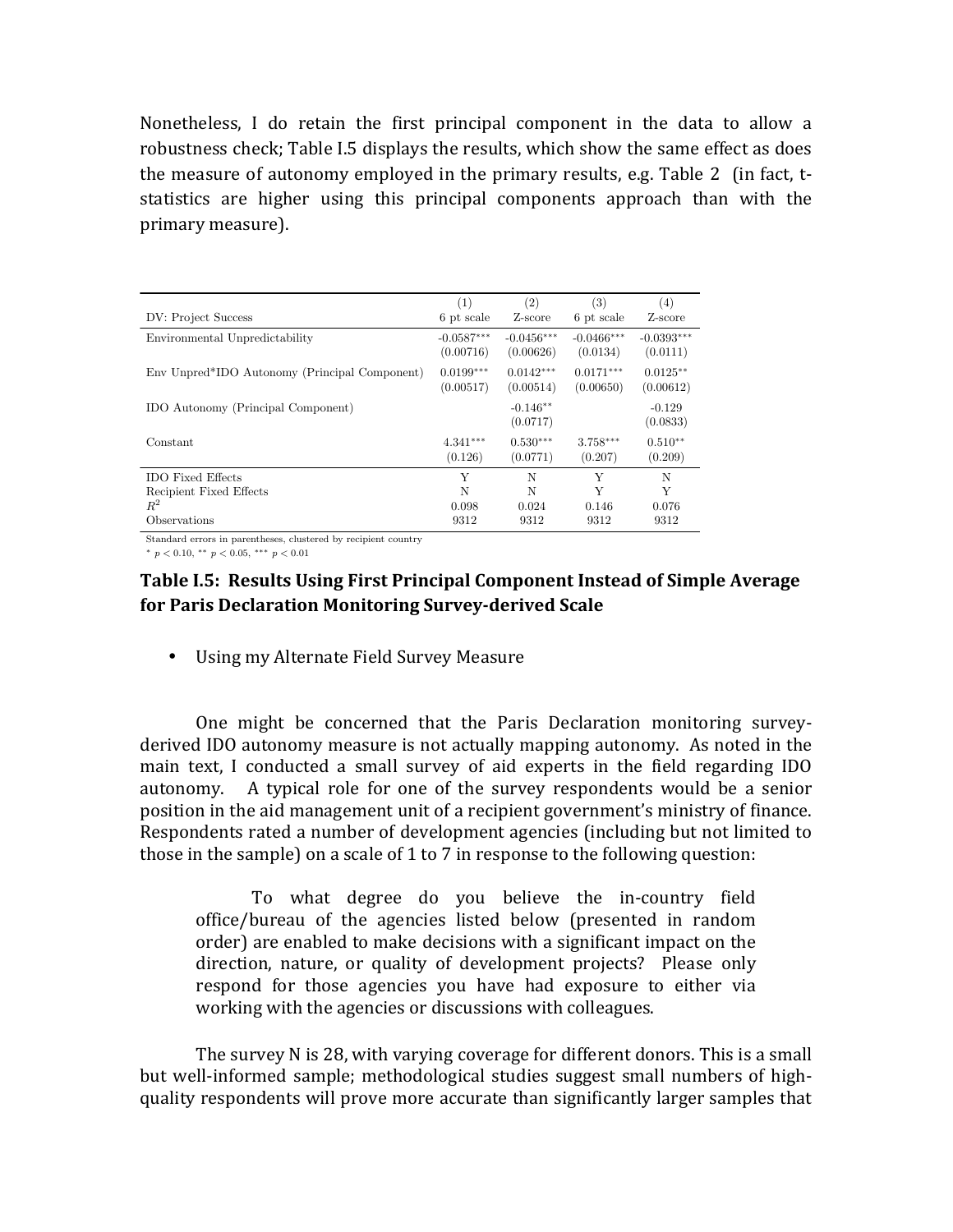lack expertise.<sup>5</sup> The N of 28 is the remaining N after removing surveys which were not substantively responsive or gave indications of nonsensical answers; the two largest reasons for exclusion were (a) rating the Asian Development Bank despite stating that all relevant development-related work experience was in an African country (where the Asian Development Bank does not function) or (b) rating the survey's anchoring vignettes such that the most autonomous text was evaluated as being just as autonomous or less autonomous than the least autonomous text. The survey N is limited by the small number of individuals in any given country who can make expert inter-donor comparisons (this generally excludes employees of development agencies, who can only speak intelligently regarding their own organization).

The correlation between this survey measure and the autonomy scale drawn from the Paris Declaration surveys is .73. Table I.6 substitutes the survey measure for that of the Paris Declaration-derived measure, otherwise paralleling the analysis of Table 2; the results are similar, which should increase confidence in the primary analysis.

|                                  | (1)                      | (2)                      | (3)                     | (4)                      |
|----------------------------------|--------------------------|--------------------------|-------------------------|--------------------------|
| DV:                              | 6pt scale                | Z-score                  | 6pt scale               | Z-score                  |
| Environmental Unpredictability   | $-0.102***$<br>(0.0255)  | $-0.0852***$<br>(0.0228) | $-0.0760**$<br>(0.0326) | $-0.0724***$<br>(0.0269) |
| Env Unpred*IDO Autonomy (Survey) | $0.0170***$<br>(0.00641) | $0.0146**$<br>(0.00582)  | $0.0123*$<br>(0.00713)  | $0.0119*$<br>(0.00622)   |
| Autonomy (Survey)                |                          | $-0.142*$<br>(0.0762)    |                         | $-0.132$<br>(0.0817)     |
| addlinespace Constant            | $4.941***$<br>(0.102)    | $0.892***$<br>(0.287)    | $4.489***$<br>(0.189)   | $0.974***$<br>(0.354)    |
| <b>IDO</b> Fixed Effects         | Y                        | N                        | Y                       | N                        |
| Recipient Fixed Effects          | N                        | N                        | Y                       | Y                        |
| $R^2$                            | 0.094                    | 0.021                    | 0.142                   | 0.072                    |
| Observations                     | 8313                     | 8313                     | 8313                    | 8313                     |

Standard errors in parentheses, clustered by recipient country

 $*$   $p < 0.10, **$   $p < 0.05,***$   $p < 0.01$ 

### **Table I.6: Robustness to Use of Survey Measure.**

### *Outcome Variance*

One might be worried that results are driven by quirks in the variance of outcomes. Table I.7 examines this concern in a simple nonparametric manner, by dividing environmental predictability and autonomy scores at their respective

<sup>&</sup>lt;sup>5</sup> Leuffen, Shikano, and Walter 2012.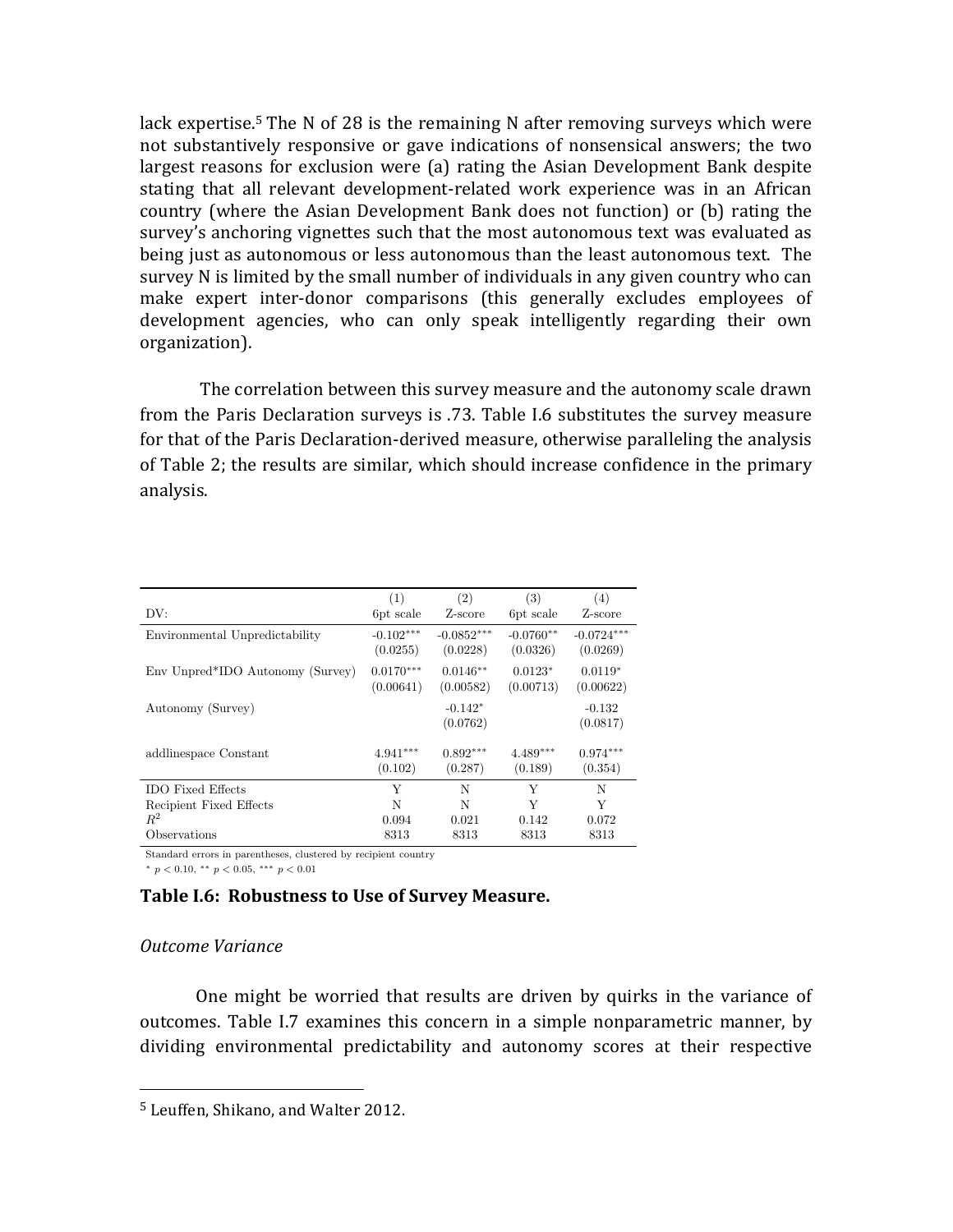means and then examining the variance in project success z-score by autonomy and environmental predictability quadrant, and finds no substantively large differences. By calculation (see Table I.2), the Z-score outcome measure has a mean near 0 and standard deviation 1 for each IDO. Table I.7 allows us to examine if the variance in this measure differs systematically along the autonomy and environmental predictability axes, thus potentially distorting the interpretation of OLS results. The question, then, is whether any of the quadrants deviate substantially enough from 1 to cause concern. Both low autonomy and high autonomy IDOs do better in contexts of lower environmental unpredictability; the gap between low- and high-SFI contexts is larger for low-propensity to IDOs (approximately .39 SD) than for highpropensity to IDOs  $(.17 S<sub>D</sub>)$ .<sup>6</sup>

|                  |                      | Low Autonomy IDOs | <b>High Autonomy IDOs</b> |
|------------------|----------------------|-------------------|---------------------------|
| Low              | environmental   .163 |                   | .123                      |
| unpredictability |                      | (.863)            | (.969)                    |
| High             | environmental        | $-226$            | $-0.047$                  |
| unpredictability |                      | (.998)            | (.983)                    |

Table I.7: Analysis by IDO Autonomy and Environmental Unpredictability **Quadrant.**

### *Features of the modeling (e.g. Overfitting concerns, 2<sup>nd</sup>-level N distortions, etc.)*

One might also worry, particularly given the small number of IDOs in this multilevel model, results are driven by features of the modeling. To address this concern, I first calculated the simple mean of project success (expressed as a zscore) for each IDO for projects above and below the mean of environmental unpredictability, yielding eighteen observations (two per IDO). I then calculated the gap between each IDO's high unpredictability and low unpredictability project mean success (thus leaving one observation per IDO). I then used this gap as the dependent variable in a regression with only a single explanatory variable, IDO autonomy. This result is Table I.8 below. There remains a clear relationship between IDO autonomy and the impact of environmental unpredictability on performance, significant at the 90% confidence interval (and just short of

 $6$  Given the large N, the analysis can of course confirm that that these variances are not equal; the question is whether they are substantively different enough to potentially bias results. I would argue the answer to this is in the negative.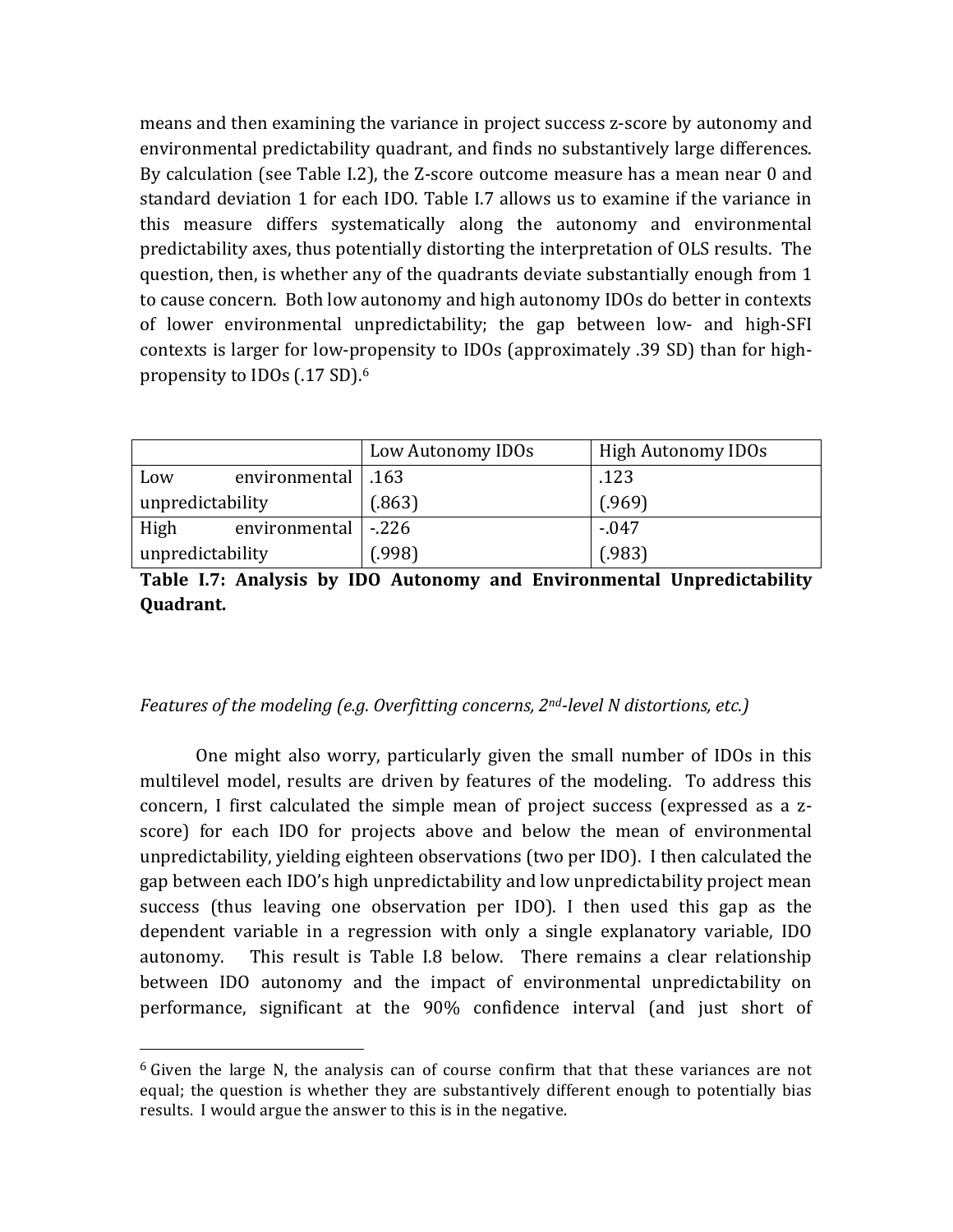significance at the 95% level, with a t-statistic of 2.32 but only nine observations). The R-squared is also .43, suggesting IDO autonomy explains a great deal of the difference in this gap in comparing IDOs.  $7$ 

|                     | (1)                                                      |
|---------------------|----------------------------------------------------------|
|                     | Gap Between High and Low Unpredictability Success by IDO |
| Autonomy (PD Scale) | $1.319+$                                                 |
|                     | (0.569)                                                  |
| Constant            | $-1.177*$                                                |
|                     | (0.375)                                                  |
| $R^2$               | 0.434                                                    |
| Observations        | 9                                                        |

Standard errors in parentheses

 $^{+}$   $p < 0.10, *$   $p < 0.05, **$   $p < .01$ 

# Table I.8: Difference in Difference (in Z-scores) of Gap Between High and Low Unpredictability Project Success (split at mean of Environmental **Unpredictability)**

Table I.9 below further examines the underlying relationship between IDO autonomy and project success at the IDO-by-IDO level, summarizing the relationship between environmental unpredictability and overall project success for each donor in isolation; that is, using only data from one donor at a time and implementing nine different regressions. $8$  In each case, the model is of the form

Project Success<sub>*i*</sub>,*j* =  $\beta_1$ <sup>\*</sup>Environmental Unpredictability (State Fragility Index)*j*  $+ \varepsilon_i$ .

<sup>&</sup>lt;sup>7</sup> The coefficient is positive even though the gap between high unpredictability and low unpredictability projects is smaller as IDO autonomy rises because the dependent variable (the gap itself) is always negative; every IDO has less success in high unpredictability environments than low unpredictability environments. For more autonomous IDOs this is a smaller negative number than for less autonomous IDOs.

 $8$  This is intuitively similar to a rank-based regression.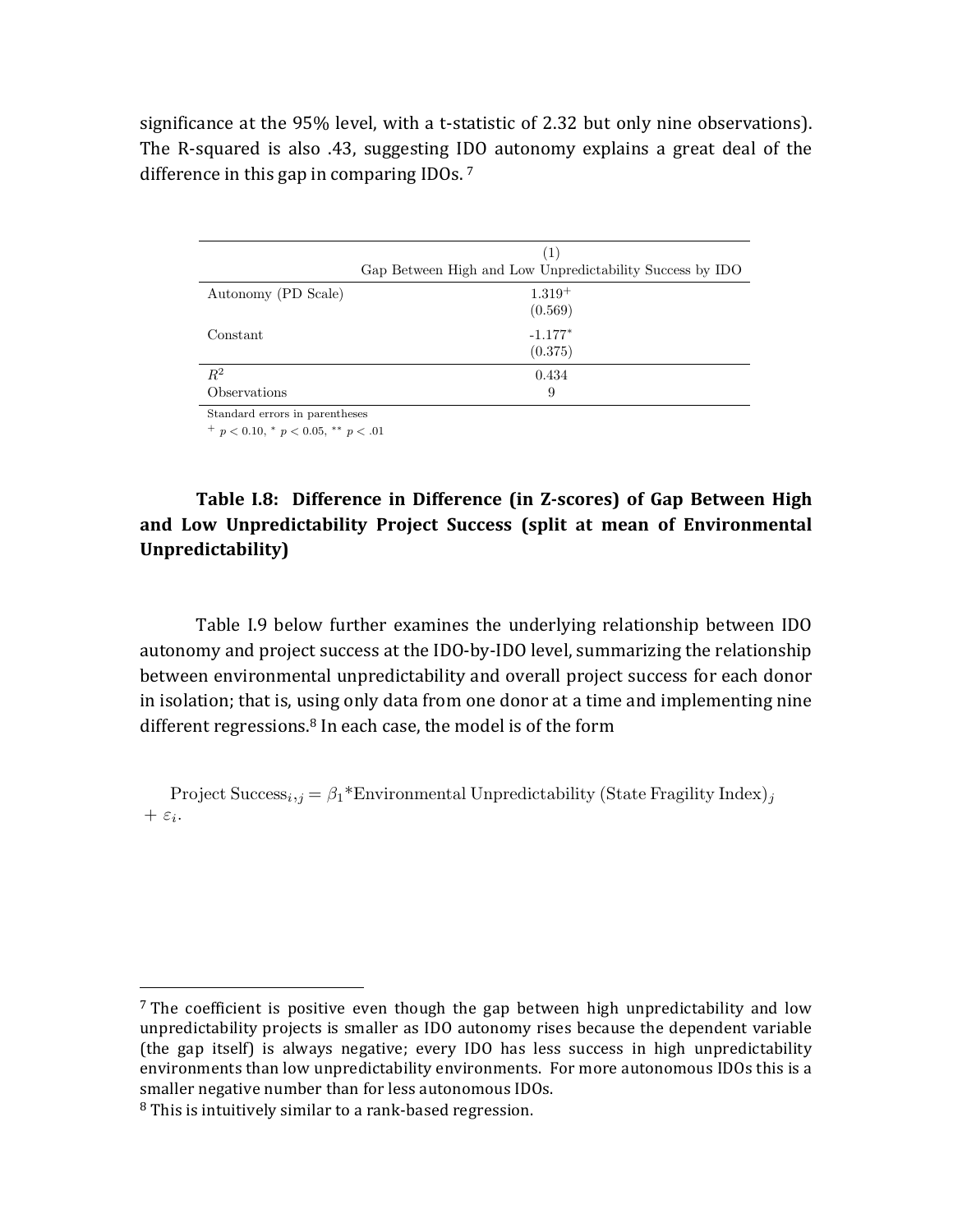|             |                | Correlation between Env Unpred & Success (Z-score)             |
|-------------|----------------|----------------------------------------------------------------|
| <b>IDO</b>  | Autonomy Score | for this donor with only this donor's data in regression       |
| EC          | .559           | $-0.0249**$                                                    |
|             |                | (0.0103)                                                       |
| Global Fund | .594           | $-0.0471***$                                                   |
|             |                | (0.0112)                                                       |
| World Bank  | .608           | $-0.0365***$                                                   |
|             |                | (0.0043)                                                       |
| GiZ         | .666           | $-0.0525***$                                                   |
|             |                | (0.0175)                                                       |
| <b>KfW</b>  | .666           | $-0.0331***$                                                   |
|             |                | (0.0101)                                                       |
| <b>JICA</b> | .667           | $-0.0221$                                                      |
|             |                | (0.0133)                                                       |
| Asian DB    | .669           | $-0.0671***$                                                   |
|             |                | (0.0217)                                                       |
| <b>IFAD</b> | .681           | $-0.0183$                                                      |
|             |                | (0.0362)                                                       |
| DFID        | .799           | $-0.0019$                                                      |
|             |                | (0.0084)                                                       |
|             |                | Standard errors in parentheses, clustered by recipient country |

 $p < 0.10, \cdot^* p < 0.05, \cdot^{***} p < 0.01$ 

 

**Table I.9: IDO-by-IDO Regressions.** This table allows a direct examination of the  $2<sup>nd</sup>$  level N that drives results. IDOs with lower levels of autonomy see a greater negative correlation between environmental unpredictability and project success.

As expected, greater environmental predictability has a more negative and statistically significant relationship with overall project success for less autonomous donors. This confirms—using an approach that does not rely on the parameterization of the interaction term—that higher levels of autonomy mitigate the inverse relationship between the environmental unpredictability measure (the State Fragility Index) and overall project success. A figure presenting the data underlying table I.9 is presented as Figure I.2 below.  $9<sup>9</sup>$ 

 $9$  Credit to Chris Kilby, who as a discussant at NEUDC 2014 first generated this graph (that is, the graph is generated by me, but is inspired by a similar graph generated by Kilby).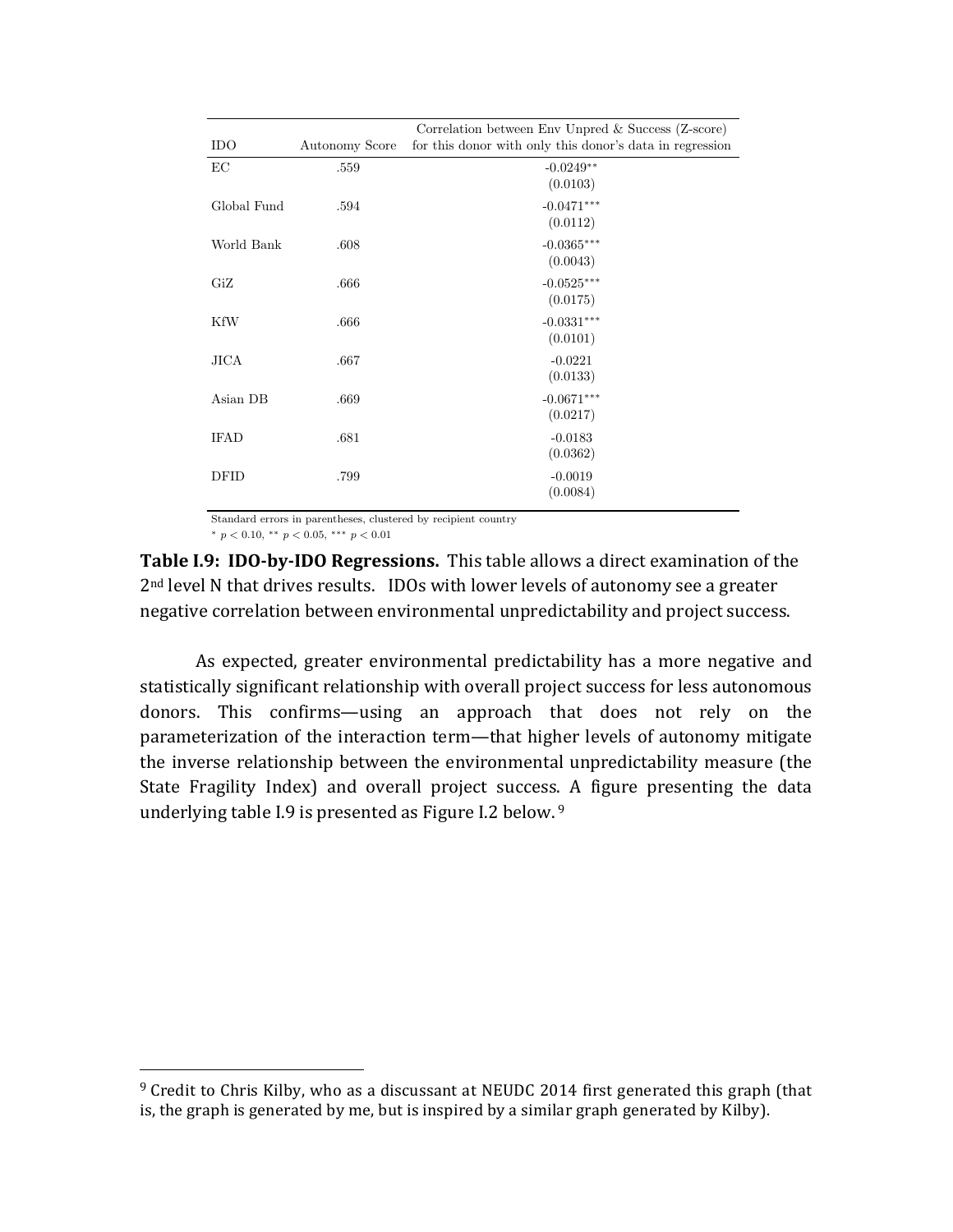

# Figure I.2: Graph of IDO-by-IDO slopes.

While Figure 2 in the main text chooses the highest and lowest observed values of IDO Autonomy in demonstrating effects, Figure I.3 shows that the  $25<sup>th</sup>$  and  $75<sup>th</sup>$ percentile observations of IDO Autonomy are still differentiable from one another, drawing from the same model as figure 2 in the main text.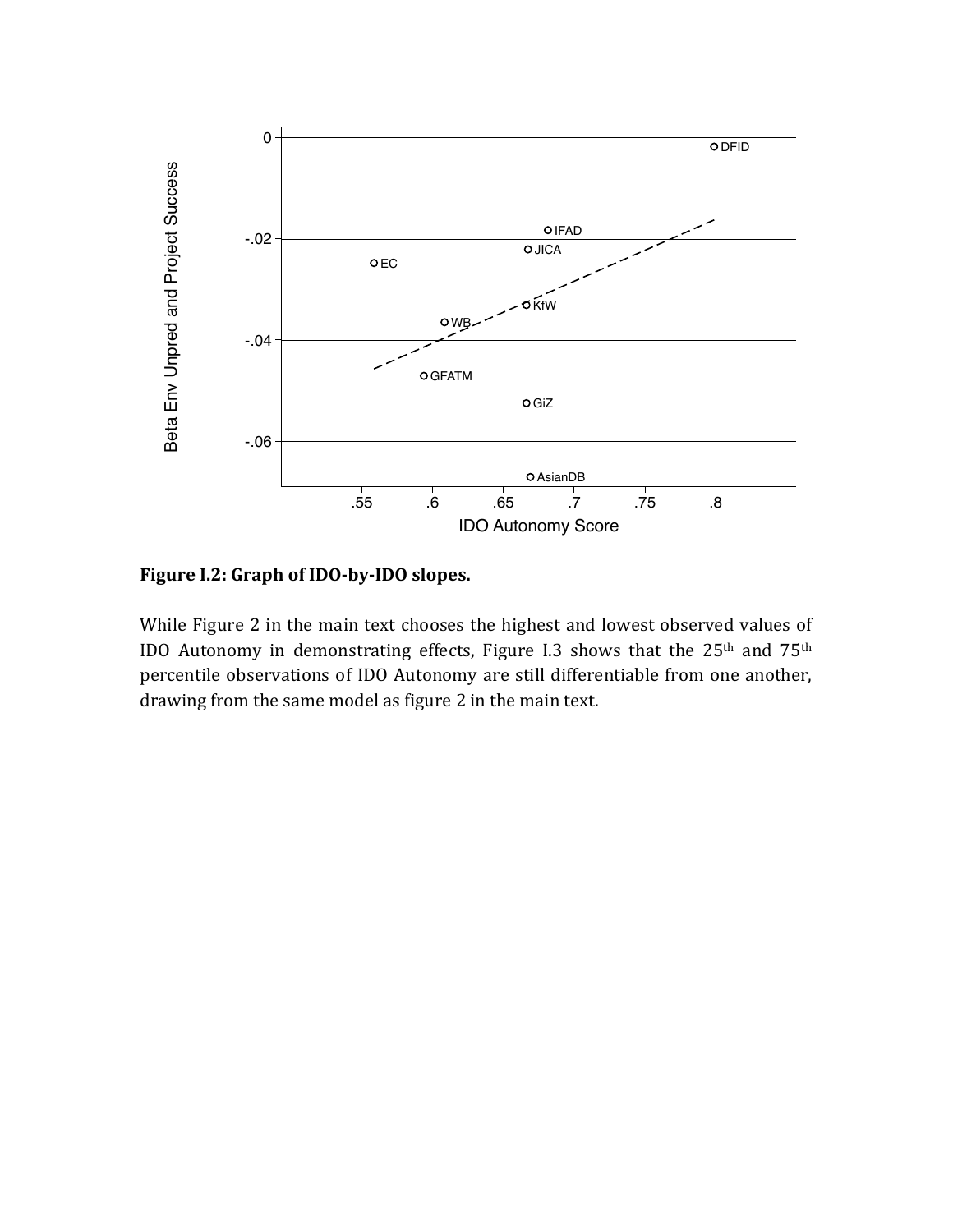

# Figure I.3: Differentiating the 25<sup>th</sup> and 75<sup>th</sup> percentile of IDO Autonomy from **one another**

### *Clustering of Standard Errors*

The primary analysis in this paper has clustered standard errors at the recipient country level to adjust for the possibility that project success may be correlated within a given recipient country. The results presented in the primary analysis are robust to alternative clustering strategies; that is, to clustering standard errors at the IDO level or, where practicable, to double clustering at both the IDO and the recipient country level.

As noted in the main text, it is also possible that project success is correlated within IDOs. While the small number of clusters when clustering at the IDO level may negatively affect the coverage properties of clustered standard errors (one of the motivations for clustering at the recipient level in the primary analysis), Table I.10 shows that results with standard errors clustered on the IDO are strongly consistent with the main text. The most conservative clustering strategy would be to doublecluster at both the IDO and recipient level. However, doing so precludes inclusion of fixed effects; that is, the limited degrees of freedom (given the  $2<sup>nd</sup>$ -level N of nine)  $\frac{8}{2}$ <br>  $\frac{1}{2}$ <br>  $\frac{1}{3}$  4 5 6 7 8 9 10 11 12 13 14 15 16 17 18 19 20 21 22<br>
Environmental Unpredictability<br> **Figure 1.3: Differentiating the 25<sup>th</sup> and 75<sup>th</sup> percentile of IDO Autonomy from<br>
<b>Figure 1.3: Differen**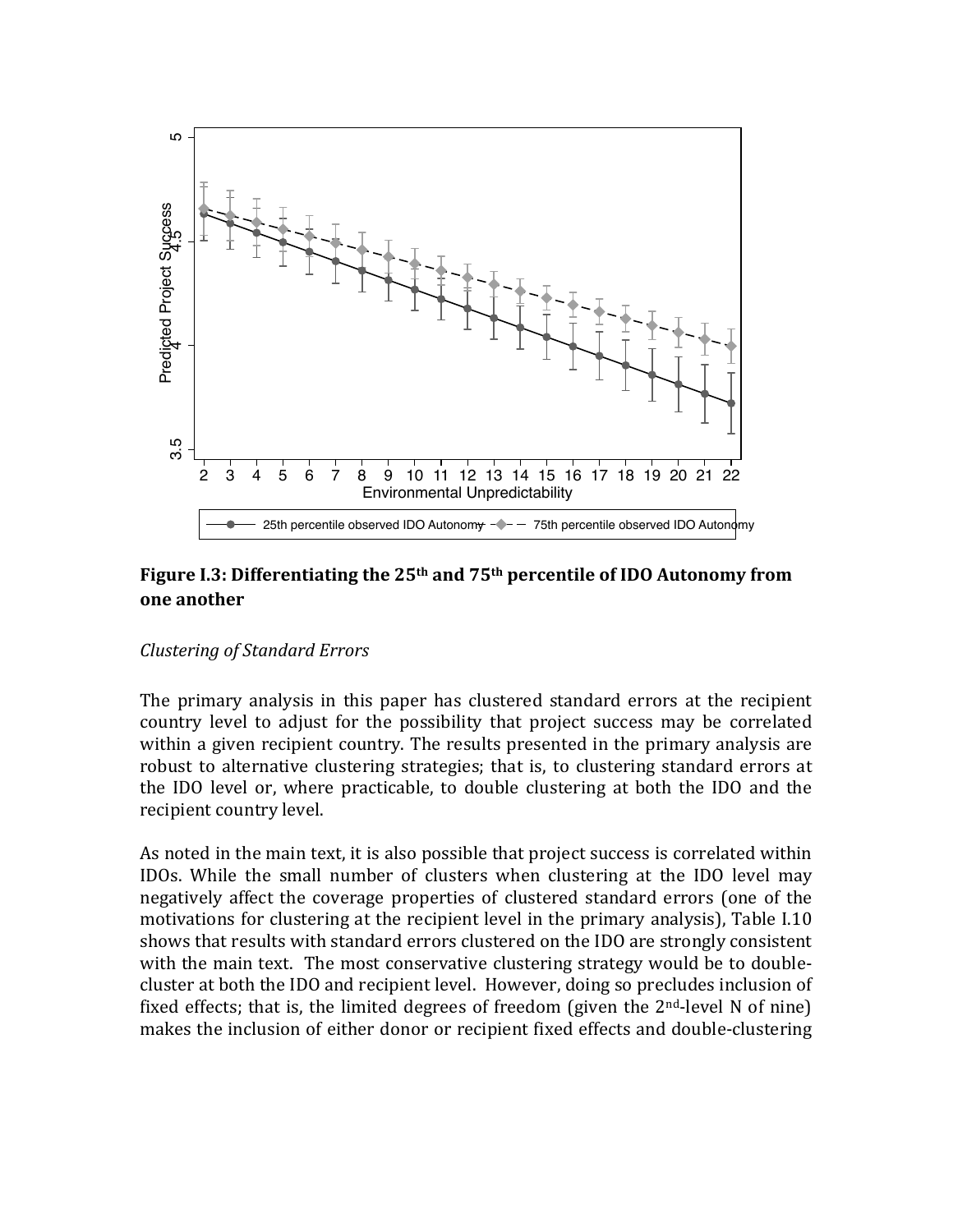simultaneously impossible.<sup>10</sup> Table I.11 implements double-clustering in the only case where it is viable to do so, paralleling model 2 in Table I.11. Using the Z-score of project success as the dependent variable (and thus no IDO fixed effect), Table I.11 suggests that the primary results are also robust to simultaneous clustering at the recipient and IDO level, to the extent that estimating such a model is possible.

| DV:                            | (1)<br>6pt scale        | (2)<br>Z-score          | (3)<br>6pt scale        | (4)<br>Z-score          |
|--------------------------------|-------------------------|-------------------------|-------------------------|-------------------------|
| Environmental Unpredictability | $-0.170***$<br>(0.0272) | $-0.127***$<br>(0.0235) | $-0.149***$<br>(0.0310) | $-0.123***$<br>(0.0192) |
| Env Unpred*IDO Autonomy        | $0.205***$<br>(0.0398)  | $0.148***$<br>(0.0372)  | $0.187***$<br>(0.0440)  | $0.151***$<br>(0.0277)  |
| <b>IDO</b> Autonomy            |                         | $-1.559**$<br>(0.671)   |                         | $-1.725***$<br>(0.354)  |
| Constant                       | $4.423***$<br>(0.0367)  | $1.383**$<br>(0.418)    | $3.807***$<br>(0.381)   | $1.564***$<br>(0.283)   |
| <b>IDO</b> Fixed Effects       | Y                       | N                       | Y                       | N                       |
| Recipient Fixed Effects        | N                       | N                       | Y                       | Y                       |
| $R^2$                          | 0.099                   | 0.025                   | 0.147                   | 0.077                   |
| Observations                   | 9312                    | 9312                    | 9312                    | 9312                    |

Standard errors in parentheses, clustered by IDO

 $*$   $p < 0.10, **$   $p < 0.05,***$   $p < 0.01$ 

### **Table I.10: Main Results with Standard Errors Clustered by IDO**

|                                | Project Success (Z-score) |
|--------------------------------|---------------------------|
| Environmental Unpredictability | $-0.127***$<br>(0.0245)   |
| <b>IDO</b> Autonomy            | $-1.559**$<br>(0.644)     |
| Env Unpred*IDO Autonomy        | $0.148***$<br>(0.0388)    |
| Constant                       | $1.383***$<br>(0.386)     |
| $R^2$                          | 0.025                     |
| Observations                   | 9312                      |

Standard errors in parentheses, double clustered by IDO and recipient country via cgmreg

 $*$   $p < 0.10, **$   $p < 0.05,***$   $p < 0.01$ 

# **Table I.11: Main Results with Double Clustering, outcome as z-score, base term** for autonomy, and no fixed effects for recipient country, IDO, or sector

#### *Additional Robustness Tests*

<sup>&</sup>lt;sup>10</sup> Estimation is via Cameron, Gelbach, and Miller 2006 and their *cgmreg* routine. I mean to say that *cgmreg* cannot estimate standard errors - the routine fails - when fixed effects are included.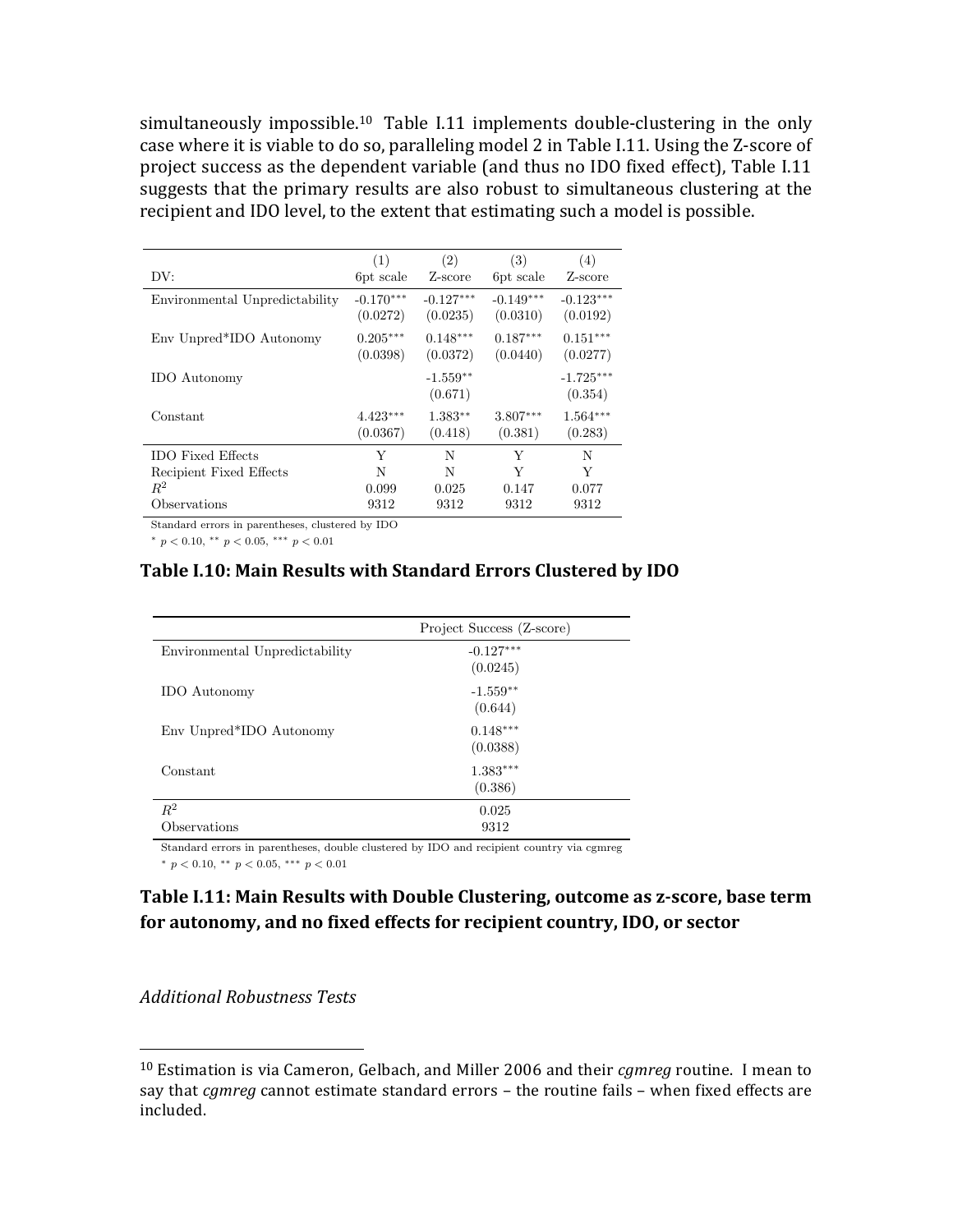In addition to the robustness checks discussed here, the results above are robust to:

- Using ordered logit models on six point project outcome scales (rather than OLS)
- Using z-scores as outcomes (rather than the six-point scale where employed)
- Compressing success and failure to a binary outcome and employing logit models
- Restricting SFI to common support; that is, only the range of SFI realized in all donors' data  $(2-22, \text{ rather than } 0-25 \text{ in the main analysis})$
- Dropping the latter two waves of the Paris Declaration survey in generating the IDO autonomy measure (to allay concerns that donors responded to measurement by changing their practices)
- Dropping either subscale of the state fragility index (legitimacy or effectiveness)
- Using any of the four domains of the state fragility index (security, political, economic, or social)

# *IDO* Autonomy Measure in Full

Table I.12 provides a full list of all organizations for which IDO autonomy scores were generated and those scores, for full transparency regarding the measure.

| ID <sub>0</sub>    | <b>Autonomy</b> | Rank |
|--------------------|-----------------|------|
|                    | Score           |      |
| <b>Ireland</b>     | 0.878579795     | 1    |
| UK (DFID)          | 0.798823953     | 2    |
| <b>Norway</b>      | 0.796352506     | 3    |
| <b>Netherlands</b> | 0.773272038     | 4    |
| <b>Sweden</b>      | 0.719851851     | 5    |
| <b>IMF</b>         | 0.714166641     | 6    |
| <b>Finland</b>     | 0.689640522     | 7    |
| <b>IFAD</b>        | 0.681465507     | 8    |
| <b>Denmark</b>     | 0.678942561     | 9    |
| Canada             | 0.677956104     | 10   |
| <b>AsianDB</b>     | 0.669080436     | 11   |
| Japan (JICA)       | 0.667425275     | 12   |
| Germany            | 0.666281819     | 13   |
| (GiZ/KfW)          |                 |      |
| <b>France</b>      | 0.628306508     | 14   |
| WB                 | 0.608462632     | 15   |
| <b>Switzerland</b> | 0.605228841     | 16   |
| <b>GFATM</b>       | 0.593850553     | 17   |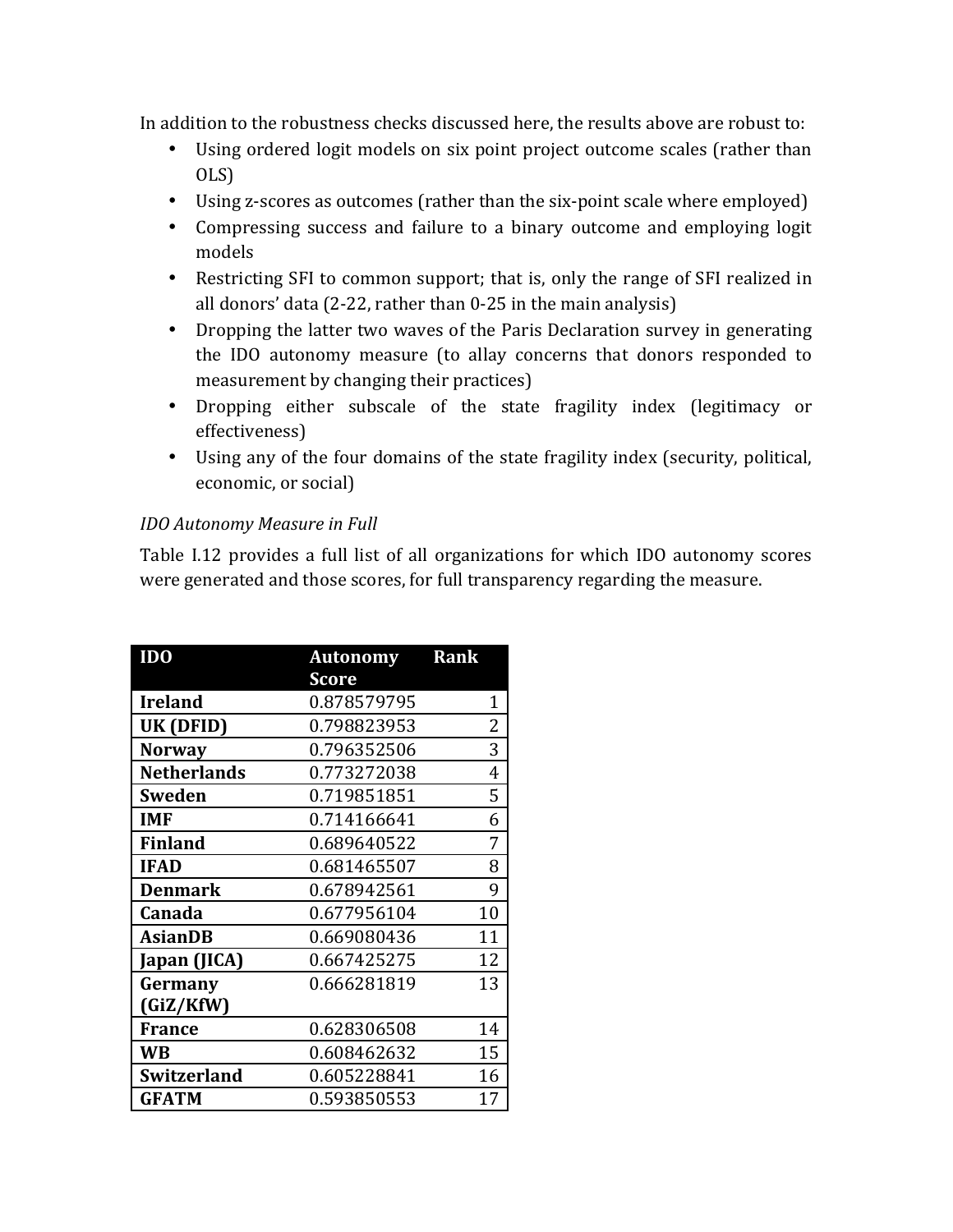| <b>New Zealand</b>    | 0.593333304 | 18 |
|-----------------------|-------------|----|
| EC                    | 0.558577597 | 19 |
| <b>Austria</b>        | 0.535915732 | 20 |
| <b>Spain</b>          | 0.533711374 | 21 |
| <b>Belgium</b>        | 0.501379311 | 22 |
| Luxembourg            | 0.492137939 | 23 |
| <b>African DB</b>     | 0.488045961 | 24 |
| Australia             | 0.480275869 | 25 |
| <b>Portugal</b>       | 0.476367801 | 26 |
| <b>Italy</b>          | 0.459770113 | 27 |
| <b>IADB</b>           | 0.392873555 | 28 |
| <b>Korea</b>          | 0.375316083 | 29 |
| <b>United States</b>  | 0.36240229  | 30 |
| <b>GAVI Alliance</b>  | 0.330833346 | 31 |
| <b>Turkey</b>         | 0.285268188 | 32 |
| <b>United Nations</b> | 0.234992817 | 33 |

**Table I.12: Full List of IDO Autonomy Scores.** Note that the Paris Declaration Monitoring Surveys are, for bilateral donors, at the country level; thus KfW and GiZ share Germany's score. For the other bilateral donors in the sample I have added the IDO name to the country where appropriate.

### **Case Study Interviewees**

### *Interviewee Data and Numbering Schemes*

The following table indicates all individuals that provided information (mostly by interview, but in a handful of instances by email correspondence) that informs the broader qualitative data in *Navigation by Judgment* (Oxford University Press, 2018), not only those interviewees upon whose comments this article draws. A few notes on these tables - first, the number in the left-hand column does not correspond to the number in the interview citations (e.g. interview 63,  $6/25/13$ ). The cited numbers are randomized to maintain the promised confidentiality to interviewees. The dates of the interviews are omitted from the tables below, as including dates would make it much easier to infer the identity of a given speaker. For the same reason, individuals who contributed in more than one domain  $-$  e.g. speaking to South African interventions in both municipal governance and health  $$ are given a new randomly generated number for use in each section, as to do otherwise would make it exceedingly easy to identify these speakers. As such, though 147 interviews are listed below, there is a degree of overlap; it is small, however. There are more than 135 unique interviews on which these cases collectively draw.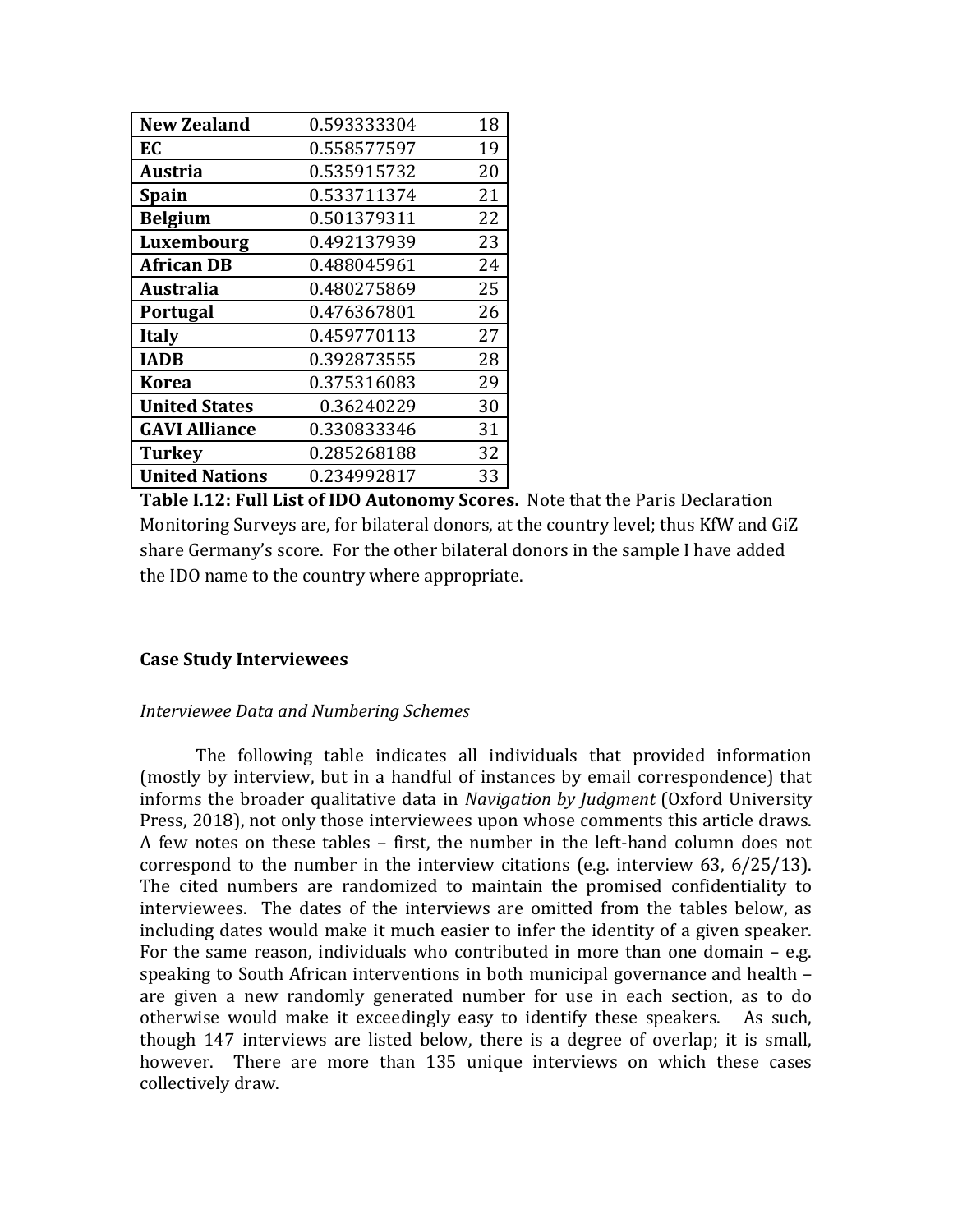# **SOUTH AFRICA**

|                |               |                   | Table I.13: South Africa Municipal Governance Capacity Building Interviews |              |             |
|----------------|---------------|-------------------|----------------------------------------------------------------------------|--------------|-------------|
| $\#$           | Surname       | <b>First Name</b> | Position                                                                   | <b>USAID</b> | <b>DFID</b> |
| $\mathbf{1}$   | Anonymous     | Anonymous         | <b>COGTA Senior Official</b>                                               |              |             |
|                |               |                   | Former DFID staff, then Deloitte; also former                              |              |             |
| 2              | <b>Bester</b> | Angela            | DG, Public Service Commission                                              |              |             |
| 3              | <b>Brooks</b> | Frikkie           | Head of KZN provincial planning department                                 |              |             |
| $\overline{4}$ | Chipkin       | Ivor              | <b>Executive Director, PARI</b>                                            |              |             |
| 5              | Chrystal      | <b>Blake</b>      | Supervisory Program Officer, USAID SA                                      |              |             |
| 6              | Dei           | Colleen           | Former USAID SA Mission Chief                                              |              |             |
| 7              | Fortuin       | Joe               | Director of Aid, COGTA                                                     |              |             |
| 8              | Francis       | Virginia          | USAID Health Team, former RTI SA staff                                     |              |             |
|                |               |                   | Former USAID advisor in SA on municipal                                    |              |             |
| 9              | Glasser       | Matt              | financing                                                                  |              |             |
|                |               |                   | <b>USAID SA Financial Sector Manager (former</b>                           |              |             |
| 10             | Hackner       | Allan             | <b>COR on Municipal</b> )                                                  |              |             |
| 11             | Harding       | Joel              | <b>DFID Governance Advisor</b>                                             |              |             |
| 12             | Heymans       | Chris             | Former CMTP chief architect, now WB                                        |              |             |
|                |               |                   | Head of Education and Training Unit, LGSP                                  |              |             |
| 13             | Hofmeyr       | <b>Beatie</b>     | implementing sub-contractor                                                |              |             |
| 14             | Horn          | Steve             | former ISLGS CoP                                                           |              |             |
| 15             | Kolker        | Joel              | Former USAID staff, municipal program                                      |              |             |
| 16             | Konig         | Ferdie            | CMTP ISF in Phalaborwa, Mpumalanga                                         |              |             |
| 17             | Layte         | Michelle          | former RTI LGSP CoP (Vaz's successor)                                      |              |             |
|                |               |                   | Chief Director, Norms, Standards, Policy and                               |              |             |
|                |               |                   | Research, COGTA; former Chief Director,                                    |              |             |
|                |               |                   | Delopment Planning & Local Economic                                        |              |             |
| 18             | Madurai       | David             | Development                                                                |              |             |
| 19             | Mangokwena    | Andries           | Advisor in Thulamela under CMTP                                            |              |             |
| 20             | Mathivha      | Makonde           | Municipal Manager, Thulamela, Limpopo                                      |              |             |
| 21             | Matomela      | Bongani           | Former Deputy Project Director, LGSP                                       |              |             |
|                |               |                   | Former Governance Advisor, DFID; former                                    |              |             |
|                |               |                   | Local Government sector manager, USAID;                                    |              |             |
| 22             | Naidoo        | Subethri          | former Deloitte program manager on CMTP                                    |              |             |
| 23             | Olver         | Chippy            | Former Deputy Director General DPLG                                        |              |             |
| 24             | Powell        | Derek             | Former Deputy DG, DPLG                                                     |              |             |
|                |               |                   | former LGSP Revenue Enhancement Advisor                                    |              |             |
| 25             | Rambulana     | Wilson            | (trainer)                                                                  |              |             |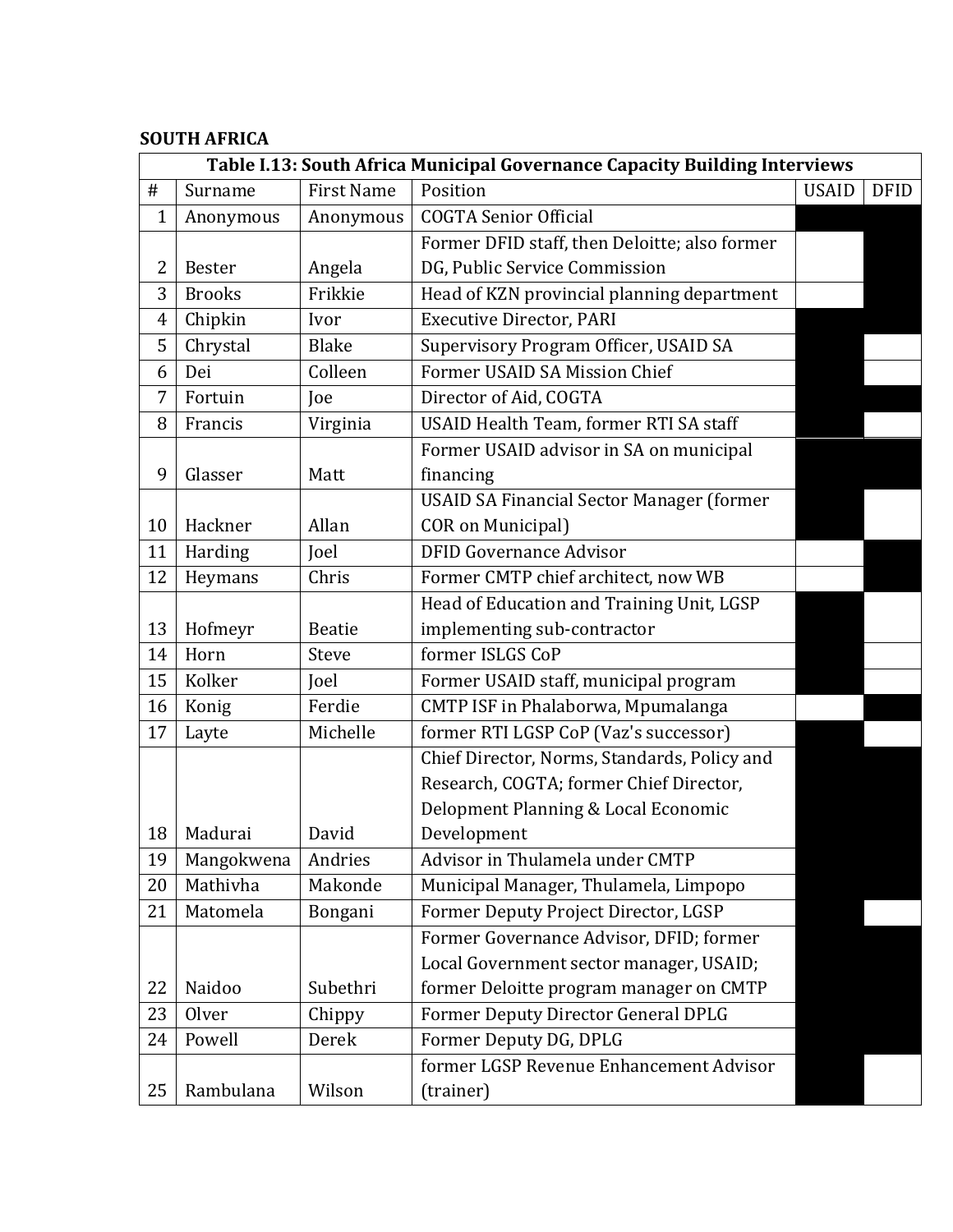|    |               |              | Programme Manager, PSPPD, Office of the SA  |  |
|----|---------------|--------------|---------------------------------------------|--|
| 26 | Sadan         | Mastoera     | Presidency                                  |  |
|    |               |              | Former WB staff, now SA Treasury head of    |  |
| 27 | Savage        | David        | Cities Support program                      |  |
|    |               |              | former USAID Democracy and Governance       |  |
| 28 | Snook         | <b>Steve</b> | deputy team leader                          |  |
|    |               |              | Deputy Mission Director, USAID South Africa |  |
| 29 | Tazewell      | Littleton    | Regional Program                            |  |
|    |               |              | Former DFID South Africa Governance         |  |
| 30 | <b>Thomas</b> | Richard      | <b>Advisor on CMTP</b>                      |  |
|    |               |              | Former CMTP now Treasury muni gov           |  |
| 31 | Timm          | Jeremy       | support                                     |  |
|    |               |              | Chief Director, International Development   |  |
| 32 | Toli          | Robin        | Coordination, SA Treasury                   |  |
| 33 | TV            | Pillay       | Head of Municipal Finance, SA Treasury      |  |
| 34 | Vaz           | Peter        | former RTI LGSP CoP                         |  |
|    |               |              | Former municipal manager, Amathole          |  |
|    |               |              | District; former DG, Environmental Affairs, |  |
| 35 | Yako          | Pam          | <b>Water Affairs</b>                        |  |

|   |               |                   | <b>Table I.14: South Africa Health Interviews</b> |              |             |            |
|---|---------------|-------------------|---------------------------------------------------|--------------|-------------|------------|
| # | Surname       | <b>First Name</b> | Position                                          | <b>USAID</b> | <b>DFID</b> | <b>CDC</b> |
|   |               |                   | <b>Government and Civil Society</b>               |              |             |            |
|   | Agenbag       | Rentia            | Support Manager, SANAC                            |              |             |            |
|   |               |                   | <b>CDC &amp; USAID PEPFAR</b>                     |              |             |            |
| 2 | Anonymous     | Anonymous         | Implementer                                       |              |             |            |
| 3 | Anonymous     | Anonymous         | Senior DC-based PEPFAR official                   |              |             |            |
|   |               |                   | Senior CDC Official in Another                    |              |             |            |
| 4 | Anonymous     | Anonymous         | Southern African Country                          |              |             |            |
|   |               |                   | <b>USAID and CDC PEPFAR</b>                       |              |             |            |
| 5 | Anonymous     | Anonymous         | Implementer                                       |              |             |            |
|   |               |                   | Senior VP, Institute for Health                   |              |             |            |
| 6 | <b>Barker</b> | Pierre            | Care Improvement                                  |              |             |            |
|   |               |                   | Public health specialist &                        |              |             |            |
| 7 | Barron        | Peter             | advisor to DDG Pillay                             |              |             |            |
| 8 | Coovadia      | Jerry             | Director, MaTCH                                   |              |             |            |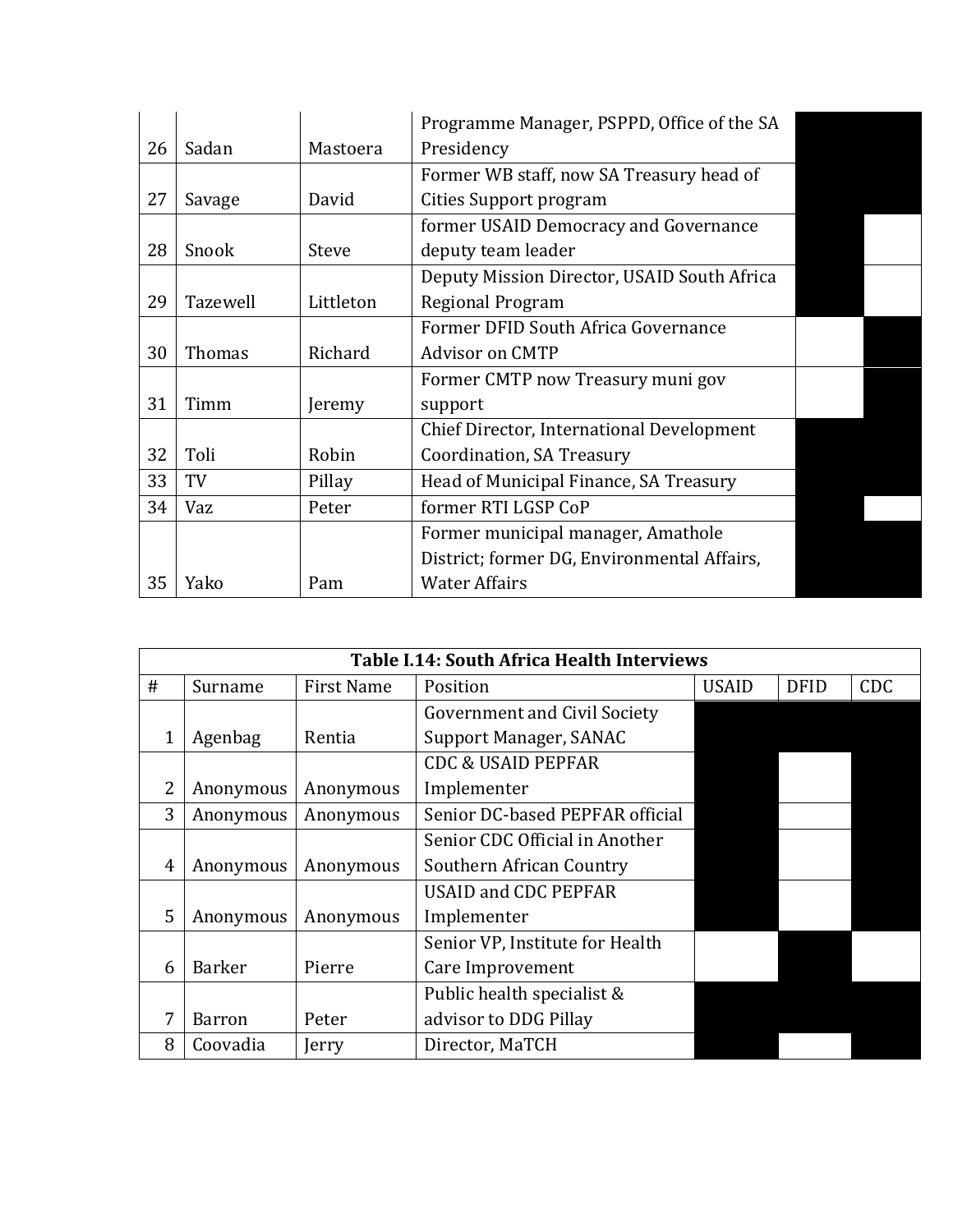|    |           |          | Head of pediatric HIV, Rahima        |  |  |
|----|-----------|----------|--------------------------------------|--|--|
|    |           |          | Moosa Mother and Child               |  |  |
| 9  | Coovadia  | Ashraf   | Hospital, Johannesburg               |  |  |
| 10 | Dei       | Colleen  | Former USAID SA Mission Chief        |  |  |
|    |           |          | Chief research specialist, Human     |  |  |
| 11 | Desmond   | Chris    | <b>Sciences Research Council</b>     |  |  |
| 12 | Fryatt    | Bob      | Former DFID Health Advisor, SA       |  |  |
|    |           |          | Former HIV program                   |  |  |
|    |           |          | coordinator, McCord Hospital,        |  |  |
| 13 | Giddy     | Janet    | Durban                               |  |  |
| 14 | Goga      | Ameena   | Senior Specialist Scientist, MRC     |  |  |
|    |           |          | Former Senior Regional Health        |  |  |
|    |           |          | and AIDS adviser for DFID            |  |  |
| 15 | Gorna     | Robin    | Southern Africa                      |  |  |
|    |           |          | HLSP Programme Director,             |  |  |
| 16 | Grant     | Ken      | <b>SARRAH</b>                        |  |  |
| 17 | Harding   | Joel     | <b>DFID Governance Advisor</b>       |  |  |
| 18 | Holst     | Helga    | CEO, McCord Hospital, Durban         |  |  |
|    |           |          | Advisor to Precious Robinson,        |  |  |
| 19 | Kok       | Michelle | <b>NDOH</b>                          |  |  |
| 20 | Kumar     | Smita    | <b>USAID PMTCT Lead</b>              |  |  |
|    |           |          | PMTCT Specialist, CDC SA;            |  |  |
| 21 | Lesole    | Lerato   | previous NDOH                        |  |  |
|    |           |          | Deputy, Research & M&E, Johns        |  |  |
|    |           |          | Hopkins Health and Education         |  |  |
| 22 | Mahasela  | Lusanda  | in South Africa                      |  |  |
|    |           |          | RTC PMTCT Project Manager;           |  |  |
|    |           |          | former EGPAF & NDOH; former          |  |  |
| 23 | Mazibuko  | Ntombi   | <b>NDOH</b>                          |  |  |
|    |           |          | former HLSP A-Plan Project           |  |  |
|    |           |          | Manager and Technical Adviser        |  |  |
| 24 | Ngubane   | Gugu     | on PMTCT                             |  |  |
|    |           |          | former DFID SA Programme             |  |  |
| 25 | Nkulu     | Hilary   | Manager                              |  |  |
|    |           |          | Director, MRC Maternal and           |  |  |
|    |           |          | <b>Infant Health Care Strategies</b> |  |  |
| 26 | Pattinson | Robert   | Unit, University of Pretoria         |  |  |
| 27 | Pillay    | Yogan    | <b>NDOH Deputy Director General</b>  |  |  |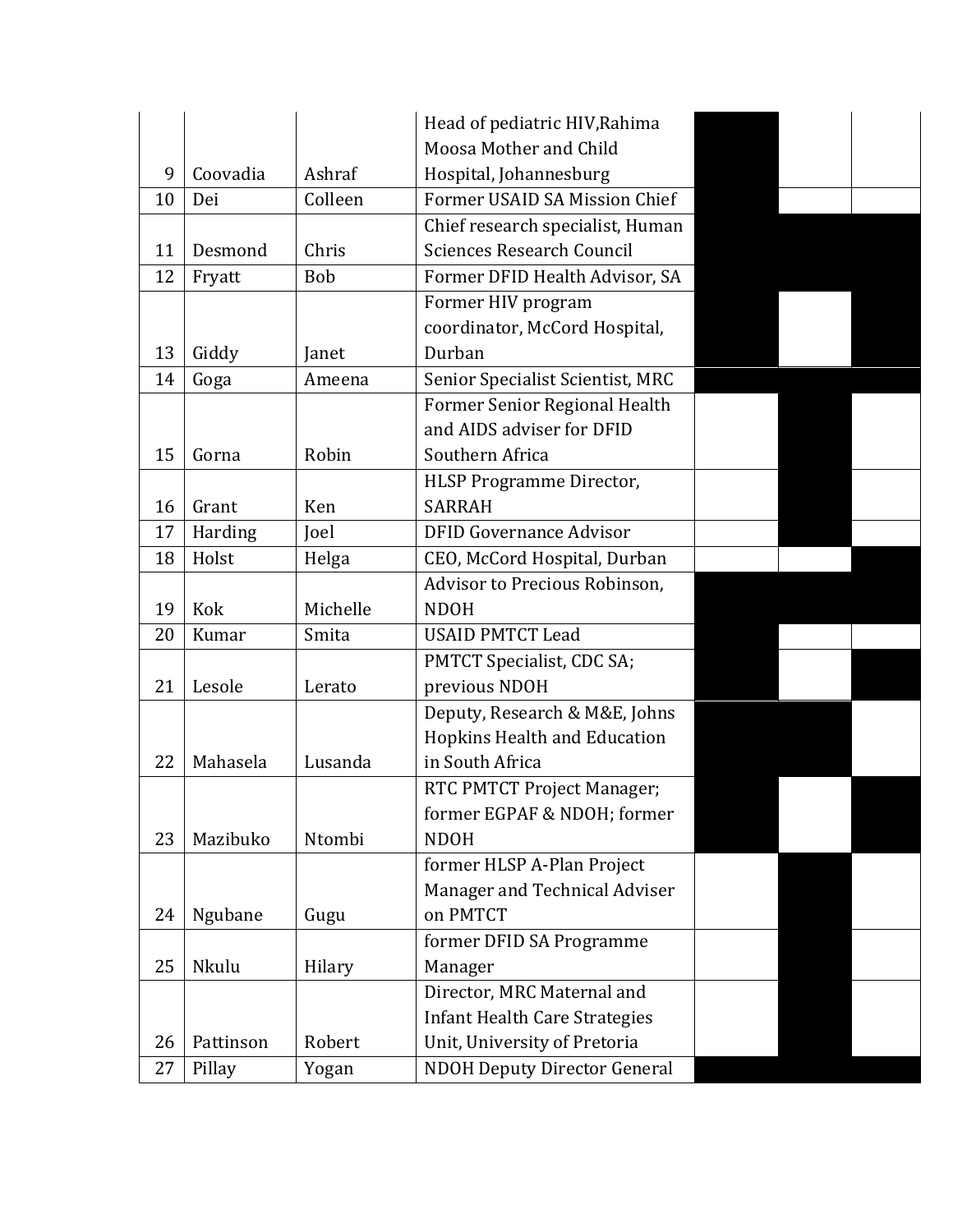|    |           |           | NDOH Deputy Director in charge       |  |  |
|----|-----------|-----------|--------------------------------------|--|--|
| 28 | Robinson  | Precious  | of PMTCT                             |  |  |
| 29 | Sanne     | Ian       | CEO, Right To Care                   |  |  |
|    |           |           | Director, School of Public Health,   |  |  |
|    |           |           | University of the Western Cape;      |  |  |
| 30 | Schneider | Helen     | former SANAC, MRC                    |  |  |
|    |           |           | Donor Coordination Manager,          |  |  |
| 31 | Slingers  | Nevilene  | <b>SANAC</b>                         |  |  |
|    |           |           | Senior Public Health Advisor,        |  |  |
| 32 | Taback    | Rayna     | <b>CDC South Africa</b>              |  |  |
|    |           |           | Deputy Mission Director, USAID       |  |  |
| 33 | Tazewell  | Littleton | South Africa Regional Program        |  |  |
|    |           |           | Chief, HIV Prevention Branch,        |  |  |
| 34 | Toledo    | Carlos    | <b>CDC South Africa</b>              |  |  |
|    |           |           | Chief Director, International        |  |  |
|    |           |           | Development Coordination, SA         |  |  |
| 35 | Toli      | Robin     | Treasury                             |  |  |
|    |           |           | Deputy Executive Director, Wits      |  |  |
| 36 | Venter    | Francois  | Reproductive Health Institute        |  |  |
|    |           |           | <b>CDC Senior Technical Advisor,</b> |  |  |
| 37 | Vranken   | Peter     | <b>PEPFAR</b>                        |  |  |
|    |           |           | HLSP Programme Manager -             |  |  |
| 38 | Wilson    | John      | MSP, RRHF, SARRAH                    |  |  |

# **LIBERIA**

|                | <b>Table I.15: Liberia Health Sector Interviews</b> |                   |                                      |              |             |
|----------------|-----------------------------------------------------|-------------------|--------------------------------------|--------------|-------------|
| #              | Surname                                             | <b>First Name</b> | Position                             | <b>USAID</b> | <b>DFID</b> |
| 1              | Anonymous                                           | Anonymous         | Former Liberia NACP Advisor          |              |             |
| $\overline{2}$ | Anonymous                                           | Anonymous         | MoHSW senior personnel               |              |             |
| 3              | Anonymous                                           | Anonymous         | Senior official, USAID Liberia       |              |             |
| 4              | Anonymous                                           | Anonymous         | USAID Liberia international staff    |              |             |
| 5              | Augustin                                            | Randolph          | Lead Health Officer, USAID           |              |             |
| 6              | Benson                                              | Angela            | <b>FARA Coordinator, MoHSW</b>       |              |             |
|                |                                                     |                   | Former Program Coordinator, NACP; in |              |             |
|                |                                                     |                   | 2013 Deputy Minister, Ministry of    |              |             |
| 7              | <b>Bility</b>                                       | Kalipha           | Agriculture                          |              |             |
|                |                                                     |                   | Head of Blood Safety, MoHSW; former  |              |             |
| 8              | <b>Bruce</b>                                        | Lwopu             | deputy head, NACP                    |              |             |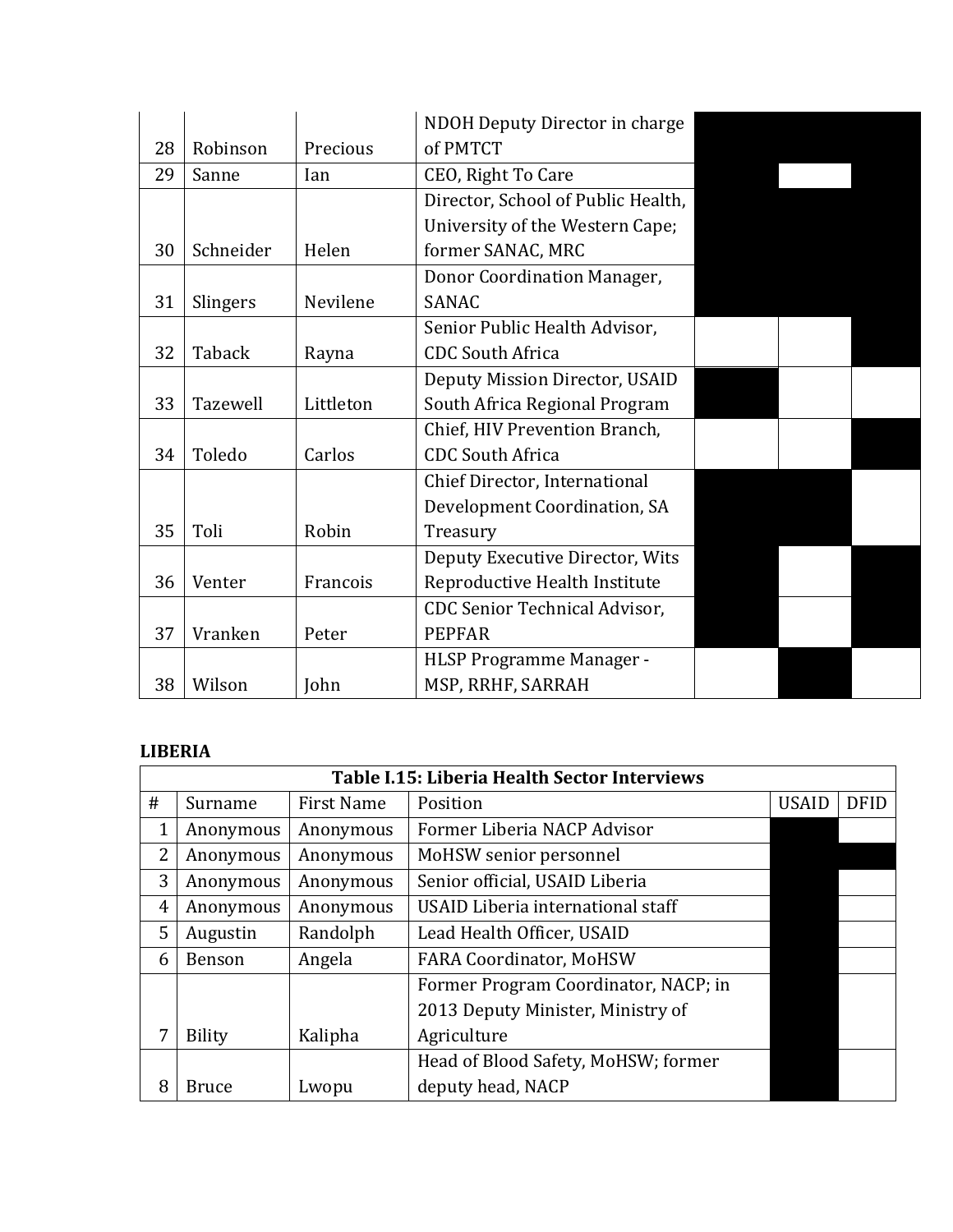| 9  | Curran    | Desmond   | DFID Representative in Liberia 2007-2009 |  |
|----|-----------|-----------|------------------------------------------|--|
| 10 | Dahn      | Eunice    | Chief Medical Officer, MoHSW             |  |
|    |           |           | Chairman and CEO, NiC; former Minister   |  |
|    |           |           | without Portfolio and National           |  |
| 11 | Davis     | Natty B.  | Coordinator, LRDC                        |  |
| 12 | Dolopeh   | Dr.Eugene | Former Program Manager, NACP             |  |
|    |           |           | Commissioner, NAC; former Assistant      |  |
| 13 | Duncan    | Julie     | Minister for Preventive Services, MoHSW  |  |
|    |           |           | Former USAID Health Officer, Former      |  |
| 14 | Dworku    | Tanu      | <b>NACP Coordinator</b>                  |  |
|    |           |           | Senior Technical Officer, AWARE          |  |
| 15 | Dzokoto   | Agnes     | (responsible for Liberia)                |  |
|    |           |           | Deputy Minister for Administration,      |  |
| 16 | Flomo     | Matthew   | MoHSW                                    |  |
| 17 | Freeman   | Josephine | Former PMTCT Coordinator, NACP           |  |
|    |           |           | Former lead Liberia Governance Advisor,  |  |
| 18 | Gabelle   | Chris     | <b>DFID</b>                              |  |
|    |           |           |                                          |  |
| 19 | Gaddis    | Beth      | Health Officer, USAID                    |  |
| 20 | Gwenigale | Walter    | Minister of Health, MoHSW                |  |
|    |           |           | Head of Liberia Health PF Management     |  |
| 21 | Hughes    | Jacob     | firm; Former PwC                         |  |
|    |           |           | Advisor to the Monserrado County Ebola   |  |
| 22 | Hymowitz  | Dan       | Response, African Governance Initiative  |  |
| 23 | Jones     | Janyaj    | M&E Deputy, NACP                         |  |
| 24 | Karzon    | Toagee    | Controller, MoHSW                        |  |
| 25 | Lippevald | Theo      | RBHS/JSI Deputy CoP                      |  |
|    |           |           | Global Fund Coordinator, MoHSW; former   |  |
| 26 | Logan     | David     | deputy coordinator, NACP                 |  |
| 27 | Macaulay  | Rose      | RBHS/JSI CoP                             |  |
|    |           |           | Former DFID Deputy Director for West     |  |
| 28 | Manuel    | Marcus    | Africa                                   |  |
| 29 | Mapleh    | Louise    | <b>PBF Coordinator</b>                   |  |
|    |           |           | Former Senior Adviser to the Minister,   |  |
| 30 | Martin    | Bill      | MoHSW; now PF Manager                    |  |
| 31 | McDermott | Chris     | Former health lead, USAID                |  |
| 32 | Nartey    | Alex      | Former lead of PwC team to MoHSW         |  |
| 33 | Niyuhire  | Floride   | RBHS Advisor on PBF to MoHSW             |  |
| 34 | Nyoweh    | Moses     | STI Officer, NACP                        |  |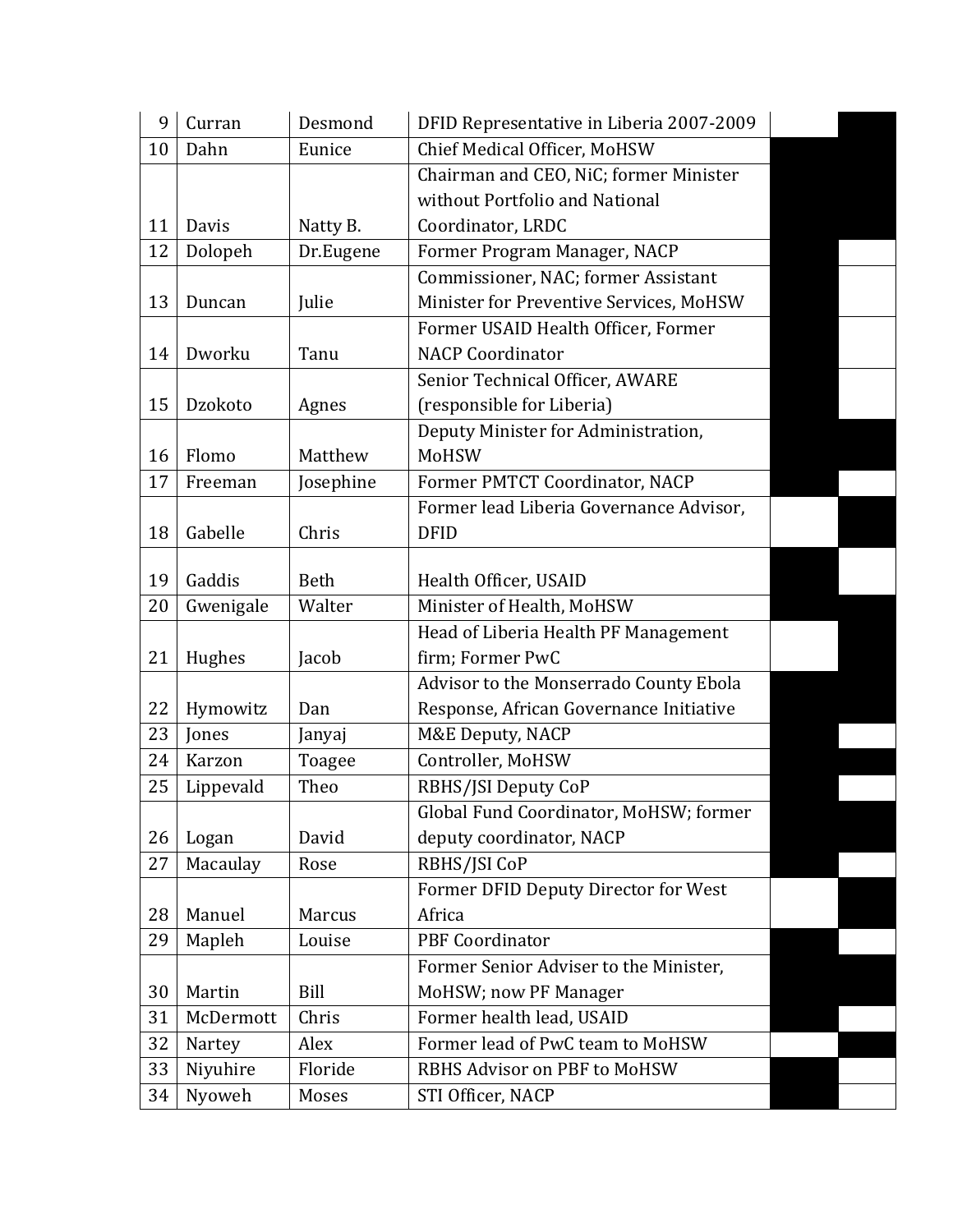|    |           |          | Head implementer, Catholic Hospital,      |  |
|----|-----------|----------|-------------------------------------------|--|
| 35 | Sanvee    | Dr.Lilly | <b>AWARE</b>                              |  |
|    |           |          | Senior Policy and Implementation Advisor, |  |
| 36 | Scheening | Sarah    | <b>USAID Global Health Bureau</b>         |  |
|    |           |          | Program Coordinator (head), NACP;         |  |
| 37 | Sieh      | Sonpon   | former M&E on HIV, NACP                   |  |
| 38 | Sirleaf   | Momolu   | Head of Aid Coordination, MoHSW           |  |
|    |           |          | Head of Project Implementation Unit,      |  |
| 39 | Subah     | Pewu     | MoHSW                                     |  |
|    |           |          | Senior Partner leading PwC Engagement,    |  |
| 40 | Tamattey  | Felix    | MoHSW                                     |  |

|                | Table I.16: Liberia Capacity Building Interviews |                   |                                             |              |             |  |
|----------------|--------------------------------------------------|-------------------|---------------------------------------------|--------------|-------------|--|
| #              | Surname                                          | <b>First Name</b> | Position                                    | <b>USAID</b> | <b>DFID</b> |  |
|                | Anonymou                                         | Anonymou          |                                             |              |             |  |
| $\mathbf{1}$   | S                                                | S                 | Senior CSA Official                         |              |             |  |
|                | Anonymou                                         | Anonymou          |                                             |              |             |  |
| $\overline{2}$ | S                                                | S                 | Senior DC-based USAID Official              |              |             |  |
|                |                                                  |                   | Former Director General, Liberia Civil      |              |             |  |
| $\overline{2}$ | Allen                                            | William           | Service                                     |              |             |  |
|                |                                                  |                   | Former Deputy Director General, CSA; now    |              |             |  |
|                |                                                  |                   | assistant minister, ministry of Lands Mines |              |             |  |
| 3              | Atuanya                                          | Jenkins           | & Energy                                    |              |             |  |
| $\overline{4}$ | Baki                                             | Shadi             | Head of Biometrics, CSA                     |              |             |  |
|                |                                                  |                   | Partner Subah Belleh Associates; local      |              |             |  |
| 5              | Belleh                                           | Willie            | partner for CISCAB                          |              |             |  |
| 6              | Callender                                        | Elizabeth         | Deputy Head, OTI Liberia                    |              |             |  |
|                |                                                  |                   | Former WB consultant on Civil Service Pay   |              |             |  |
| 7              | Cooper                                           | Vicky             | Reform; current Chief of Party, GEMS        |              |             |  |
| 8              | Cooper                                           | Lloyd             | <b>Grants Manager, BRDG</b>                 |              |             |  |
| 9              | Curran                                           | Desmond           | DFID Representative in Liberia 2007-2009    |              |             |  |
|                |                                                  |                   | Chairman and CEO, NiC; former Minister      |              |             |  |
|                |                                                  |                   | without Portfolio and National Coordinator, |              |             |  |
| 10             | Davis                                            | Natty B.          | <b>LRDC</b>                                 |              |             |  |
| 11             | Drosaye                                          | Alfred            | <b>CSA PAO</b>                              |              |             |  |
| 12             | Fahnbulleh                                       | Louise            | former OTI staff, Liberia                   |              |             |  |
| 13             | Fn'Piere                                         | Pat               | Consultant, BRDG; OTI Field Advisor         |              |             |  |
| 14             | Gabelle                                          | Chris             | Former DFID Governance Advisor in Liberia   |              |             |  |